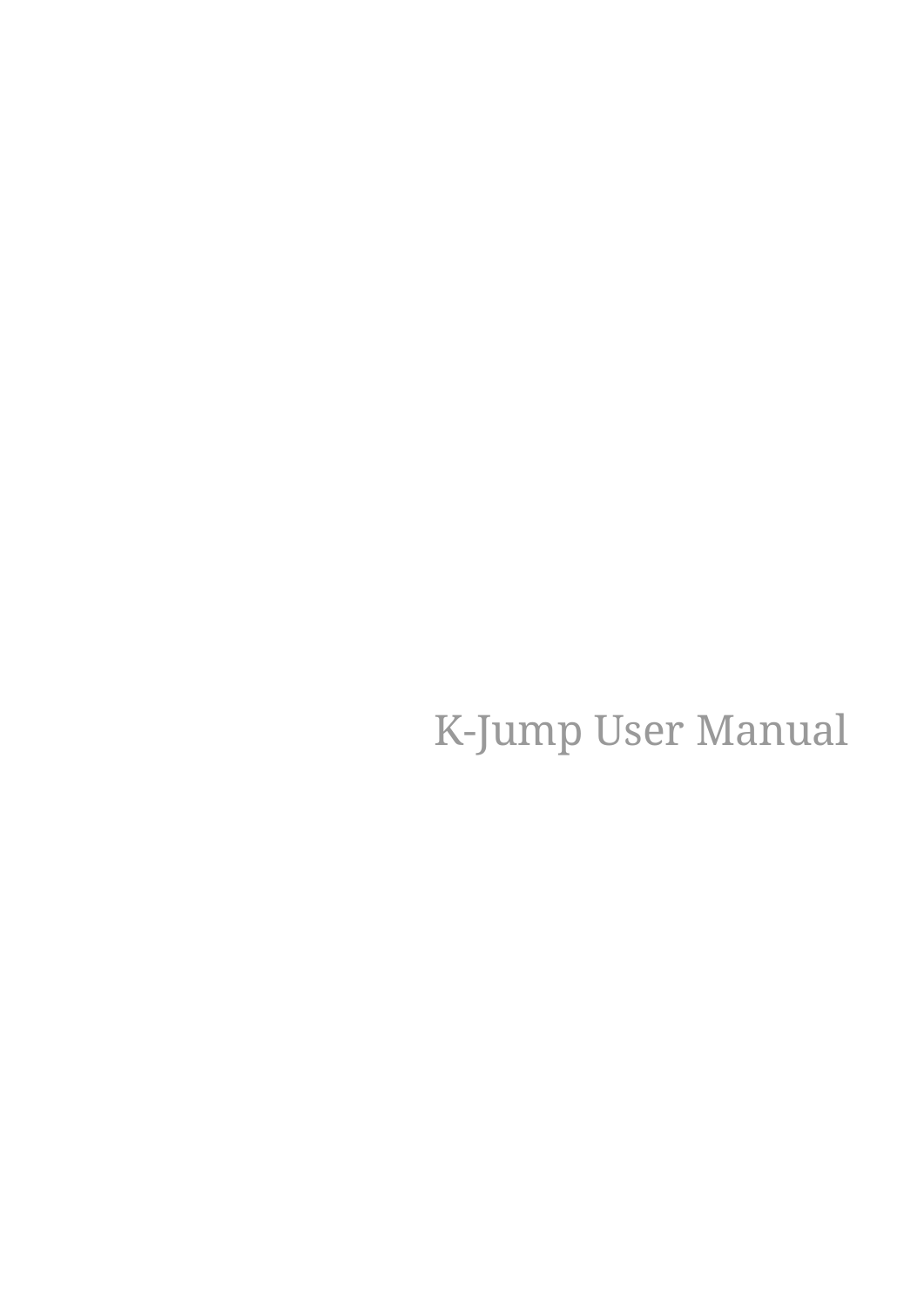# **Table of Contents**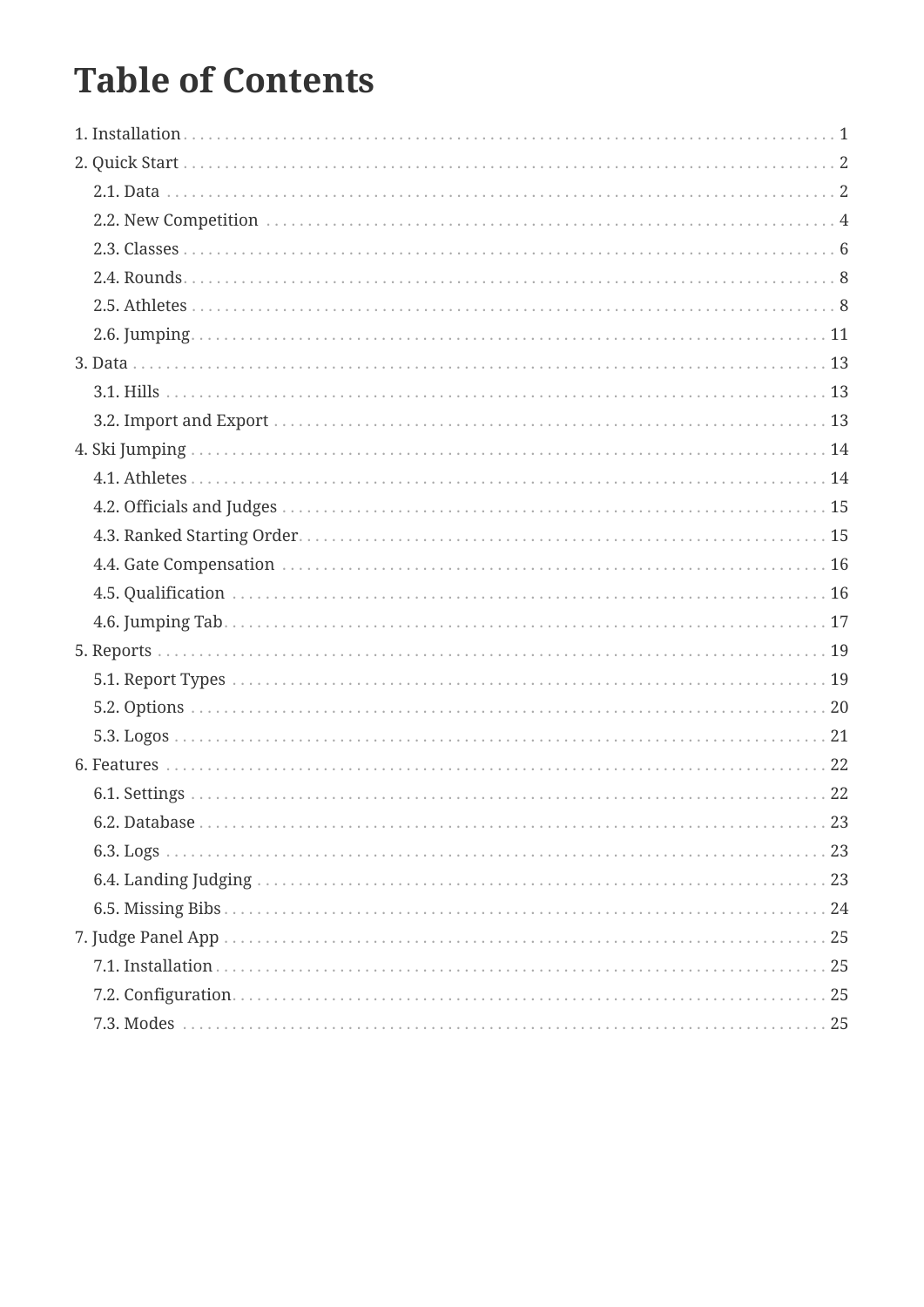# <span id="page-2-0"></span>**Chapter 1. Installation**

Download the installation files from the K-Jump home page:<https://kjump.no/download>.

Install K-Jump by running the installer.



Windows SmartScreen might show a warning when opening the file. Choose **[ More info ]** and **[ Run anyway ]** to continue the installation.

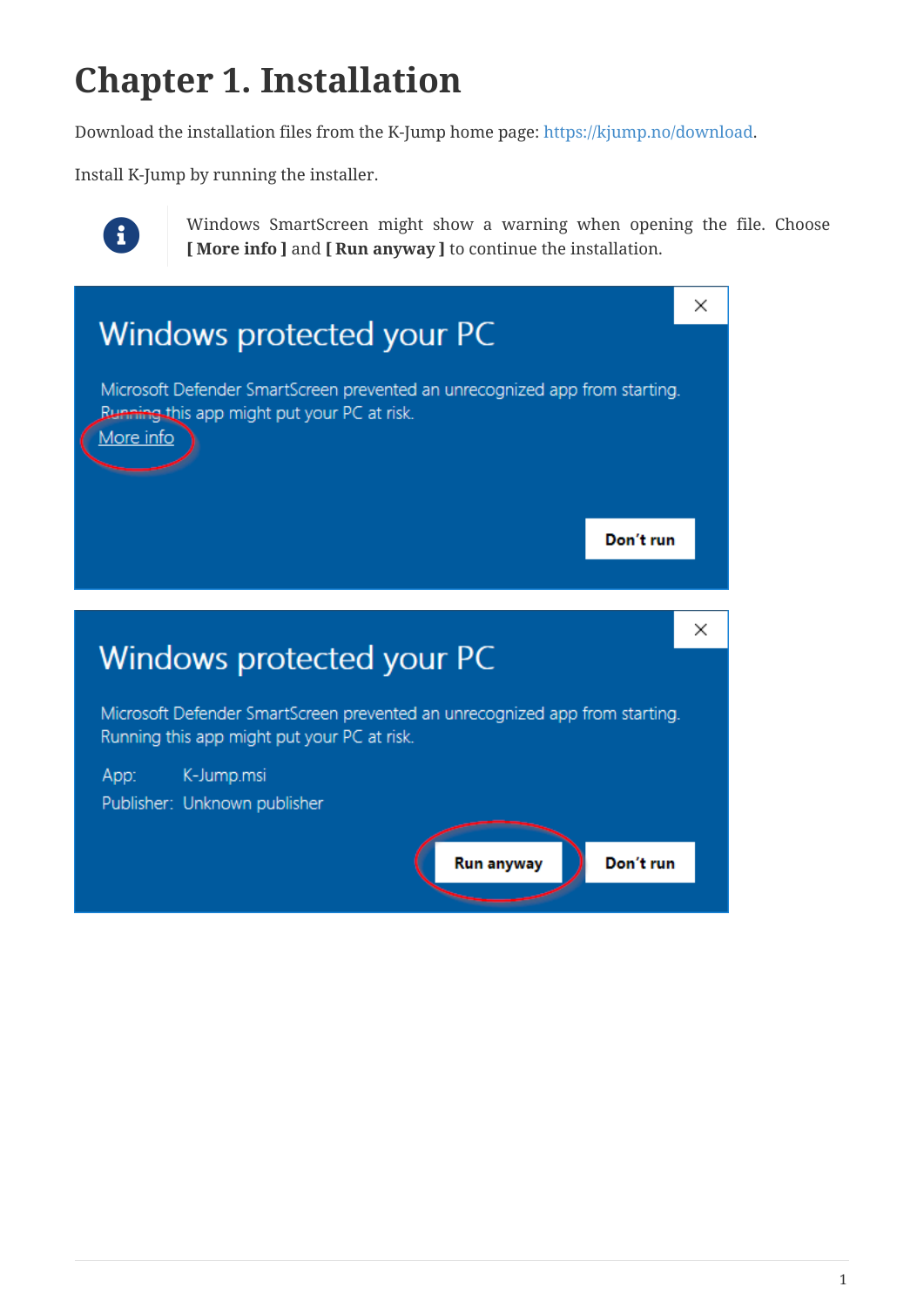# <span id="page-3-0"></span>**Chapter 2. Quick Start**

# <span id="page-3-1"></span>**2.1. Data**



Data can be imported from CSV files. See [Import and Export](#page-14-2) for details.

### **Hills**

Hills can be found under **Hills** in the side menu. Hills must be registered on this page before they can be used in competitions.

Click **[ Add ]** to create a new hill.

| K K-Jump             |               |                                                            |  |  |
|----------------------|---------------|------------------------------------------------------------|--|--|
| File Data Tournament | Settings Help |                                                            |  |  |
| <b>Hills</b>         | $+$ Add       | earch                                                      |  |  |
| <b>Athletes</b>      |               | Name K-point Meter value Hill size Jury distance Hill reco |  |  |
| Competition          |               |                                                            |  |  |
| K Add hill           | $\times$      |                                                            |  |  |
| Name                 |               |                                                            |  |  |
| K100                 |               |                                                            |  |  |
| K-point              |               |                                                            |  |  |
| 100                  |               |                                                            |  |  |
| Meter value          |               |                                                            |  |  |
| 1,8                  |               |                                                            |  |  |
| <b>Hill size</b>     |               |                                                            |  |  |
|                      |               |                                                            |  |  |
| Jury distance        |               |                                                            |  |  |
|                      |               |                                                            |  |  |
| Hill record          |               |                                                            |  |  |
|                      |               |                                                            |  |  |
| Gate factor          |               |                                                            |  |  |
|                      |               |                                                            |  |  |
| OK                   | <b>Cancel</b> |                                                            |  |  |

Enter information about the hill in the popup and click **[ OK ]** to save.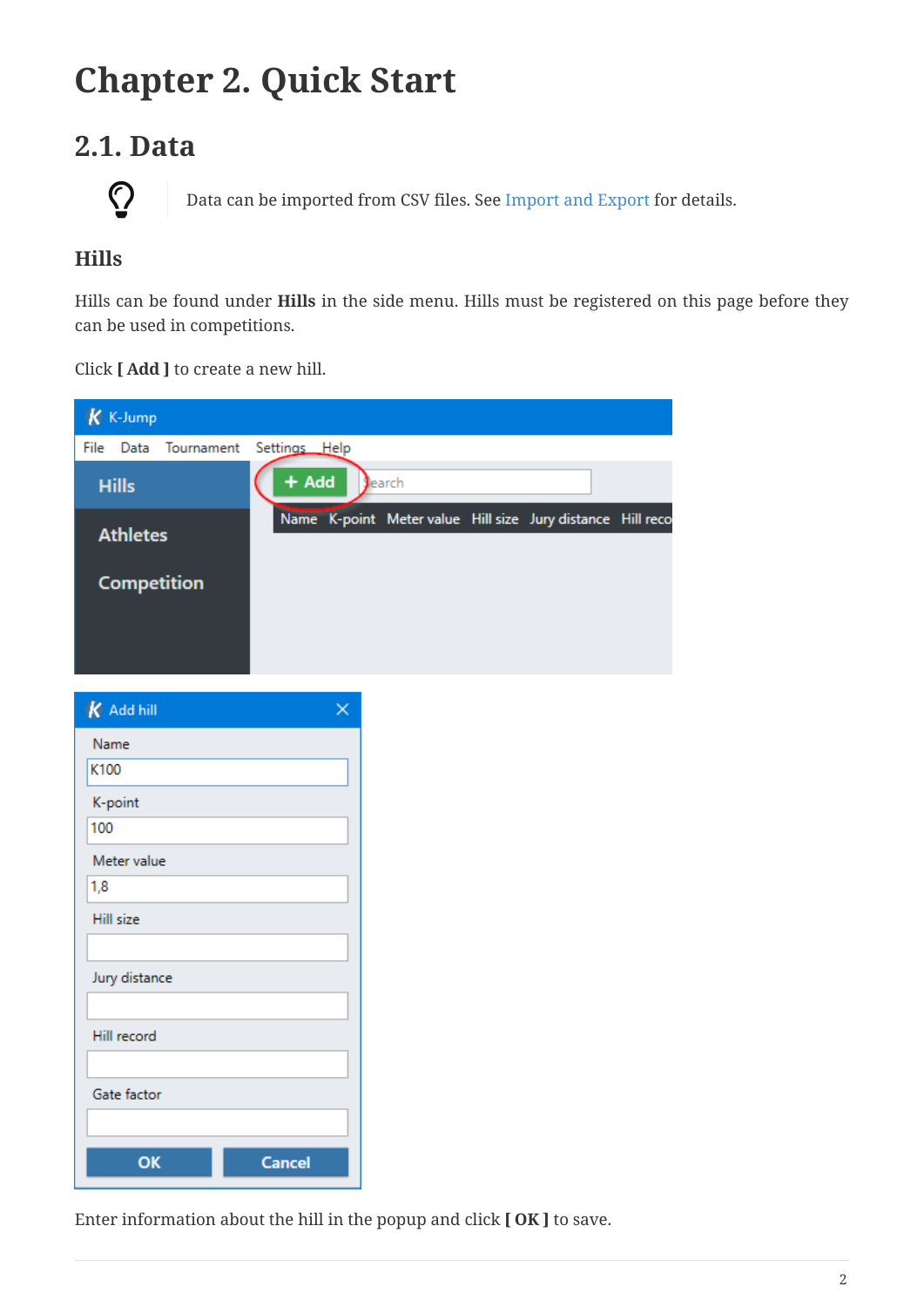A name, k-point and meter value are required. The other fields are optional and can be left blank. The meter value will be suggested automatically based on the k-point. See [Hills](#page-14-1) for more information.

| K K-Jump        |                                    |       |     |                |                                                                          |  |        |  |
|-----------------|------------------------------------|-------|-----|----------------|--------------------------------------------------------------------------|--|--------|--|
|                 | File Data Tournament Settings Help |       |     |                |                                                                          |  |        |  |
| <b>Hills</b>    |                                    | + Add |     | Search         |                                                                          |  |        |  |
|                 |                                    |       |     |                | Name K-point Meter value Hill size Jury distance Hill record Gate factor |  |        |  |
| <b>Athletes</b> |                                    | K60   | 60  | 2.4            |                                                                          |  |        |  |
|                 | <b>Competition</b>                 | K90   | 90  | $\overline{2}$ |                                                                          |  |        |  |
|                 |                                    | K100  | 100 | 1.8            |                                                                          |  | $\sim$ |  |
|                 |                                    |       |     |                |                                                                          |  |        |  |
|                 |                                    |       |     |                |                                                                          |  |        |  |

You can modify hills by editing the table.

### <span id="page-4-0"></span>**Athletes**

Athletes can be found under **Athletes** in the side menu. As with hills, athletes must be registered before they can be used in competitions.

Click **[ Add ]** to create a new athlete.

|      | $K$ K-Jump      |                    |                   |           |      |
|------|-----------------|--------------------|-------------------|-----------|------|
| File | Data            | Tournament         | Settings Help     |           |      |
|      | <b>Hills</b>    |                    | $+$ Add<br>Bearch |           |      |
|      | <b>Athletes</b> |                    | <b>First name</b> | Last name | Date |
|      |                 | <b>Competition</b> |                   |           |      |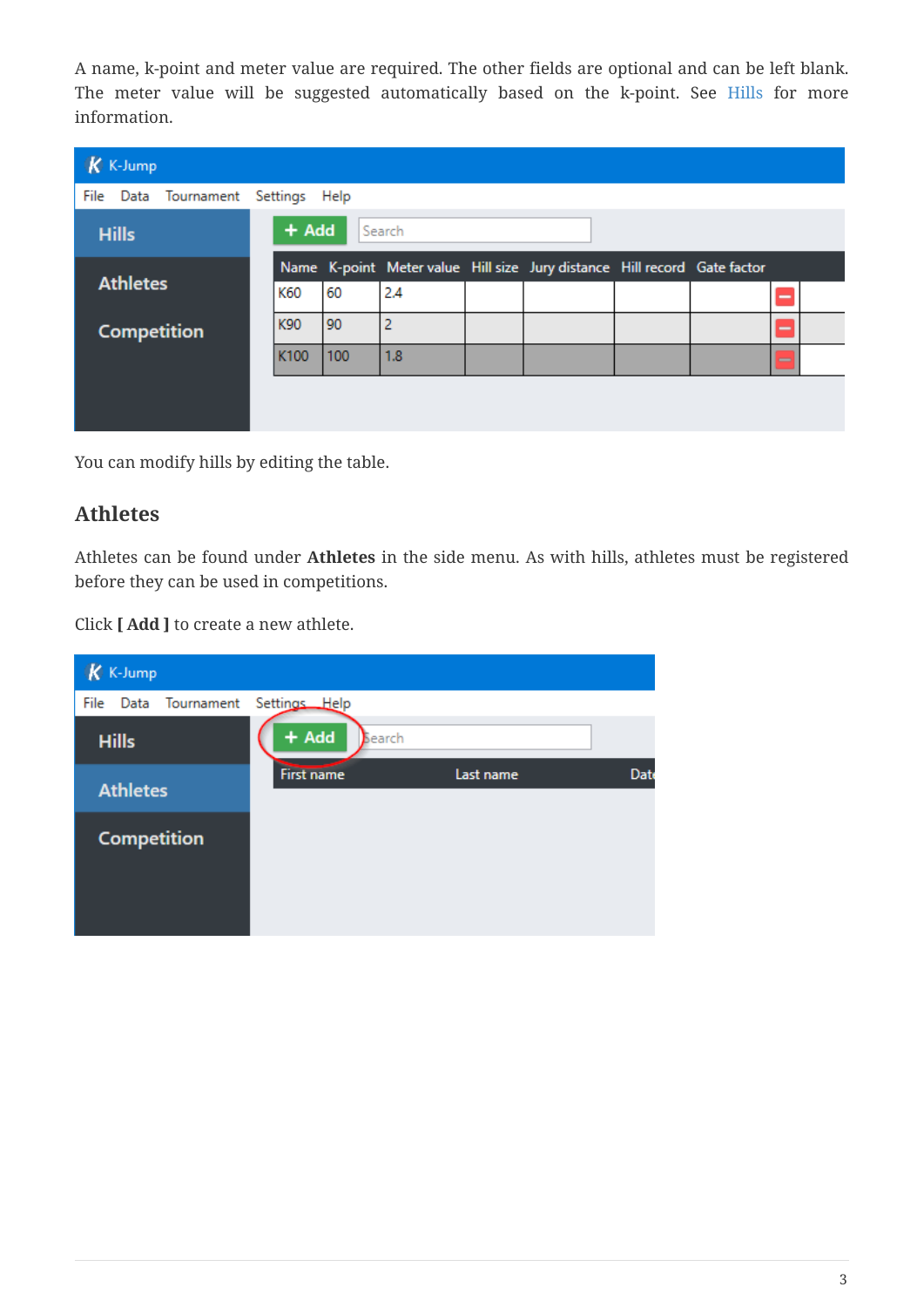| K Add athlete   | ×              |
|-----------------|----------------|
| First name      |                |
| David           |                |
| Last name       |                |
| Jones           |                |
| Date of birth   |                |
| 09/03/2000      | $\frac{1}{15}$ |
| Gender          |                |
| Male            |                |
| Club            |                |
|                 | ◡              |
| <b>District</b> |                |
|                 |                |
| Team            |                |
|                 | ◡              |
| <b>Nation</b>   |                |
|                 | ◡              |
| FIS code        |                |
|                 |                |
| OK              | <b>Cancel</b>  |

Enter information about the athlete in the popup and click **[ OK ]** to save.

| K K-Jump                              |                 |                      |                               |                        |  |  |  |  |                                    |                          |  |  |  |
|---------------------------------------|-----------------|----------------------|-------------------------------|------------------------|--|--|--|--|------------------------------------|--------------------------|--|--|--|
| Data Tournament Settings Help<br>File |                 |                      |                               |                        |  |  |  |  |                                    |                          |  |  |  |
| <b>Hills</b>                          | + Add<br>Search |                      |                               |                        |  |  |  |  |                                    |                          |  |  |  |
| <b>Athletes</b>                       | First name      | $\text{-}$ Last name | Date of birth                 | Gender                 |  |  |  |  | Club District Team Nation FIS code |                          |  |  |  |
|                                       | David           | Jones                | $\overline{15}$<br>09/03/2000 | Male<br>$\checkmark$   |  |  |  |  |                                    | -                        |  |  |  |
| <b>Competition</b>                    | Elizabeth       | Smith                | $\overline{15}$<br>07/27/2021 | Female<br>$\checkmark$ |  |  |  |  |                                    |                          |  |  |  |
|                                       | James           | Adams                | $\frac{1}{15}$<br>01/02/2000  | Male<br>$\checkmark$   |  |  |  |  |                                    | -                        |  |  |  |
|                                       | Jennifer        | Mason                | $\overline{15}$<br>04/05/2021 | Female<br>$\checkmark$ |  |  |  |  |                                    |                          |  |  |  |
|                                       | John            | Baker                | $\frac{1}{15}$<br>06/03/2000  | Male<br>$\checkmark$   |  |  |  |  |                                    |                          |  |  |  |
|                                       | Linda           | Patel                | $\overline{15}$<br>12/08/2021 | Female<br>$\check{~}$  |  |  |  |  |                                    | -                        |  |  |  |
|                                       | Mary            | <b>Hills</b>         | $\overline{15}$<br>05/19/2000 | Female<br>$\checkmark$ |  |  |  |  |                                    | -                        |  |  |  |
|                                       | Patricia        | <b>Hills</b>         | $\overline{15}$<br>10/06/2021 | Female<br>$\check{ }$  |  |  |  |  |                                    | -                        |  |  |  |
|                                       | Robert          | Clark                | $\frac{1}{15}$<br>09/25/2000  | Male<br>$\checkmark$   |  |  |  |  |                                    | -                        |  |  |  |
|                                       | William         | Evans                | $\overline{15}$<br>07/12/2021 | Male<br>$\checkmark$   |  |  |  |  |                                    | $\overline{\phantom{a}}$ |  |  |  |
|                                       |                 |                      |                               |                        |  |  |  |  |                                    |                          |  |  |  |

You can modify athletes by editing the table.

# <span id="page-5-0"></span>**2.2. New Competition**

To create a new competition, select **File › New competition**.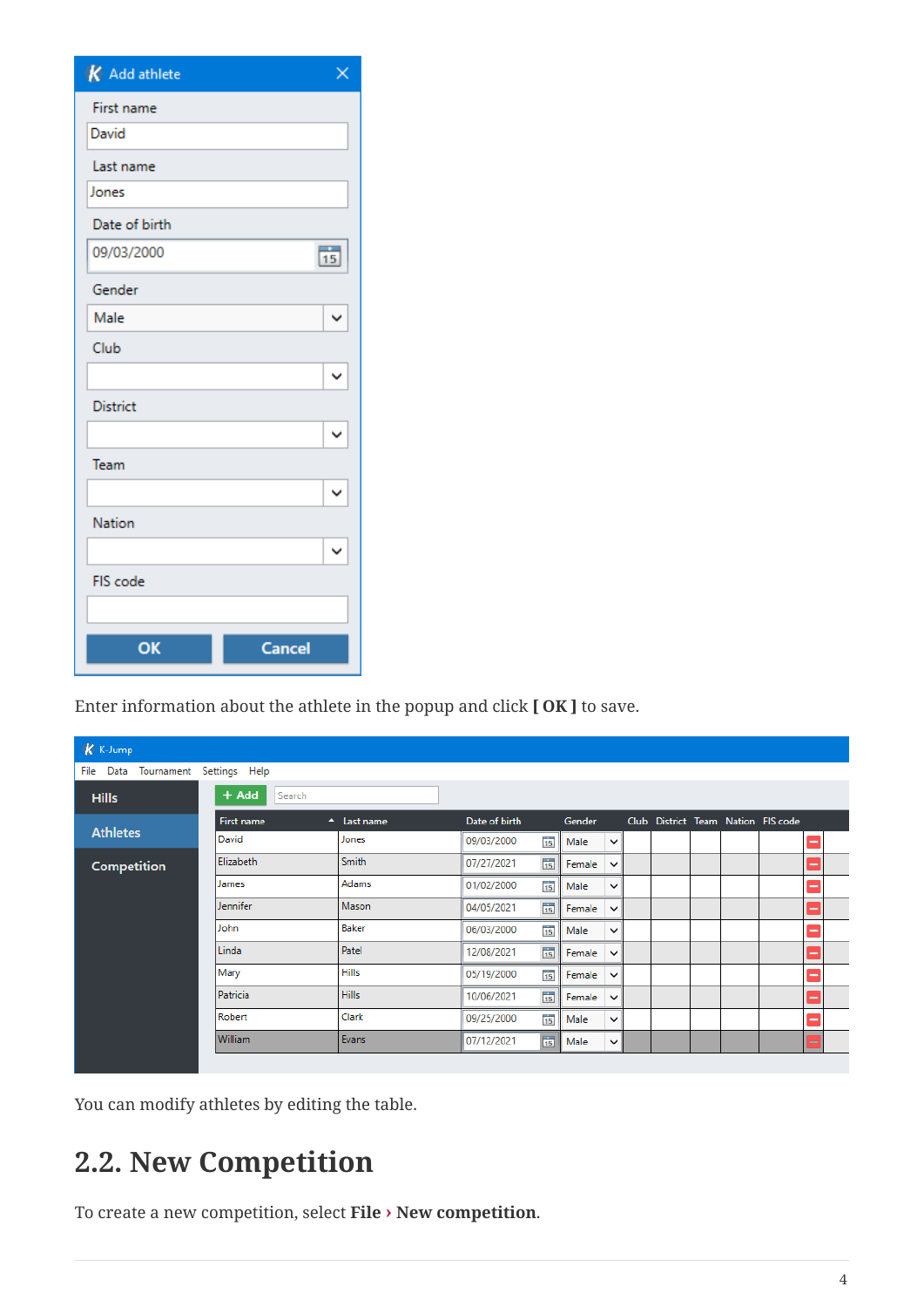|             | K K-Jump |                           |            |       |
|-------------|----------|---------------------------|------------|-------|
| <b>File</b> | Data     | Tournament Settings       | Help       |       |
|             |          | New competition           |            |       |
|             |          | Select competition        |            | elect |
|             |          | Import from SportsAdmin   |            |       |
|             |          | Import competition        |            |       |
|             |          | <b>Export competition</b> |            |       |
|             |          | <b>Export FIS XML</b>     |            |       |
|             |          | Show database             |            |       |
|             |          | Backup database           |            |       |
|             |          | Restore database          |            |       |
|             | Exit     |                           | $Alt + F4$ |       |
|             |          |                           |            |       |
|             |          |                           |            |       |
|             |          |                           |            |       |

Enter the name and type of the competition. The supported types are *Jumping*, *Nordic Combined* and *Teams*. The type and name can be changed after the competition has been created.

| K New competition |               |
|-------------------|---------------|
| Name              |               |
| Competition       |               |
| <b>Type</b>       |               |
| Jumping           |               |
| OK                | <b>Cancel</b> |

Details such as name and start time of the event can be entered in the **Setup** tab. This information will be shown in reports.

It is possible to add three different logos which will be shown in reports. See [Logos](#page-22-0) for details.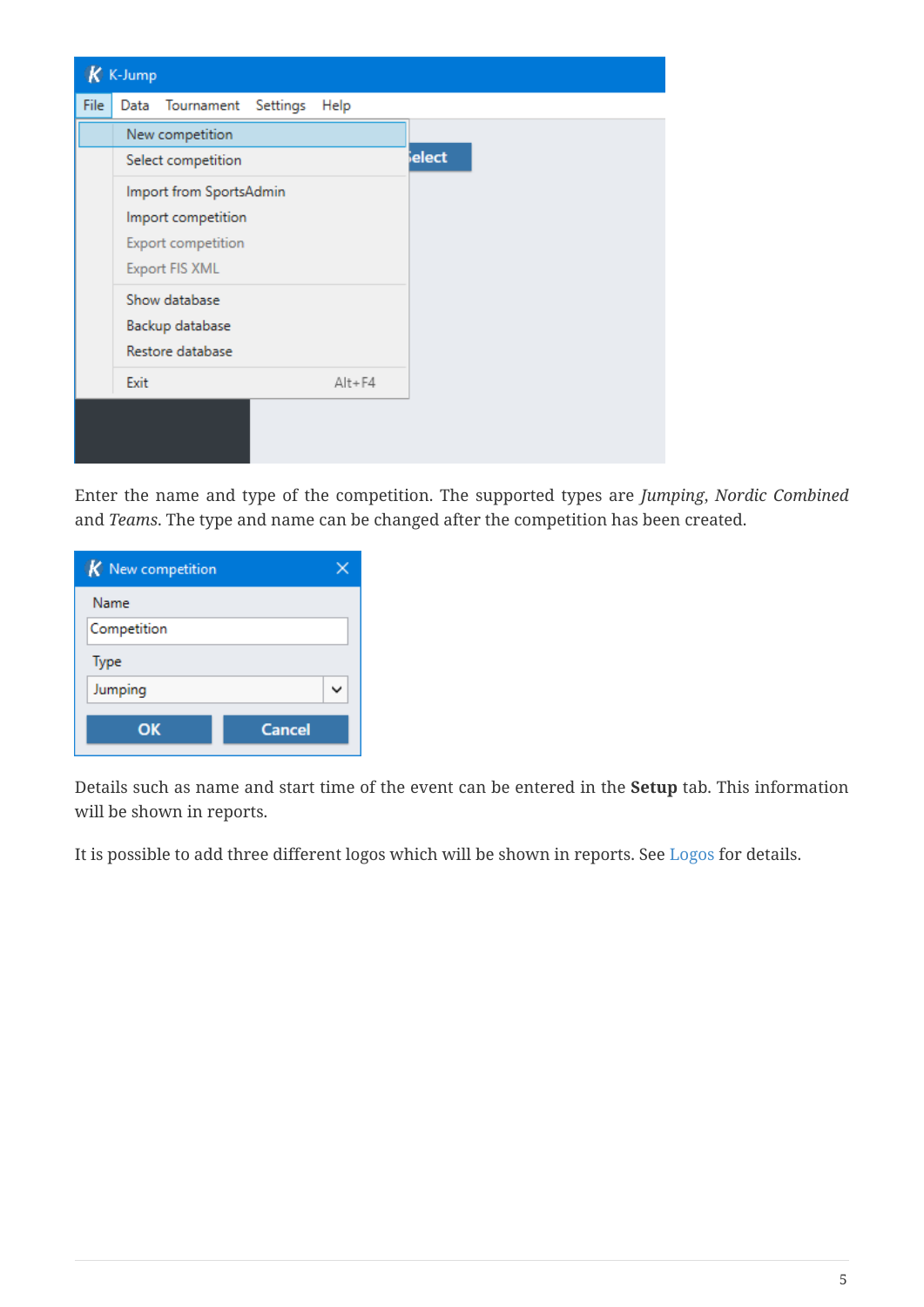| K Competition (01/01/2021) - K-Jump                                      |                   |           |                                        |             |                              |         |                      |                      |                                                                |         | $\qquad \qquad -$ | $\Box$ | $\times$ |
|--------------------------------------------------------------------------|-------------------|-----------|----------------------------------------|-------------|------------------------------|---------|----------------------|----------------------|----------------------------------------------------------------|---------|-------------------|--------|----------|
| File Data Tournament Functions Reports Servers Live-ticker Settings Help |                   |           |                                        |             |                              |         |                      |                      |                                                                |         |                   |        |          |
| <b>Hills</b>                                                             | Setup             |           | Classes Officials Athletes Jumping     |             |                              |         |                      |                      |                                                                |         |                   |        |          |
| <b>Athletes</b>                                                          | <b>Name</b>       |           |                                        |             | Classes                      |         |                      |                      | Rounds                                                         |         |                   |        |          |
|                                                                          | Competition       |           |                                        |             | Name Hill Unused bibs Ranked |         | Name                 |                      | Counted Start time                                             |         |                   |        |          |
| Competition                                                              | <b>Club</b>       |           |                                        |             |                              | $+$ Add | <b>Trial round</b>   | $\Box$               | 01/01/2021 12:00 $\rightarrow \bullet$                         |         |                   |        |          |
|                                                                          | Place             |           |                                        |             |                              |         | 1. round<br>2. round | $\overline{\smile}$  | 01/01/2021 12:00 → ▼                                           | Е       |                   |        |          |
|                                                                          |                   |           |                                        |             |                              |         |                      | $\blacktriangledown$ | 01/01/2021 12:00 $\bigtriangledown$ $\cdot$ $\bigtriangledown$ |         |                   |        |          |
|                                                                          | <b>Start time</b> |           |                                        |             |                              |         | $\land$ Move up      |                      | $\times$ Move down                                             | $+$ Add |                   |        |          |
|                                                                          |                   |           | 01/01/2021 12:00 $\blacktriangleright$ |             |                              |         |                      |                      |                                                                |         |                   |        |          |
|                                                                          | <b>Type</b>       |           |                                        |             |                              |         |                      |                      |                                                                |         |                   |        |          |
|                                                                          | Jumping           |           |                                        | $\check{~}$ |                              |         |                      |                      |                                                                |         |                   |        |          |
|                                                                          |                   | Left Logo | <b>Right Logo</b>                      |             |                              |         |                      |                      |                                                                |         |                   |        |          |
|                                                                          |                   |           |                                        |             |                              |         |                      |                      |                                                                |         |                   |        |          |
|                                                                          |                   |           |                                        |             |                              |         |                      |                      |                                                                |         |                   |        |          |
|                                                                          |                   |           |                                        |             |                              |         |                      |                      |                                                                |         |                   |        |          |
|                                                                          |                   |           |                                        |             |                              |         |                      |                      |                                                                |         |                   |        |          |
|                                                                          |                   |           | Footer                                 |             |                              |         |                      |                      |                                                                |         |                   |        |          |
|                                                                          |                   |           |                                        |             |                              |         |                      |                      |                                                                |         |                   |        |          |
|                                                                          |                   | . T       |                                        |             |                              |         |                      |                      |                                                                |         |                   |        |          |
|                                                                          |                   |           |                                        |             |                              |         |                      |                      |                                                                |         |                   |        |          |
|                                                                          |                   |           |                                        |             |                              |         |                      |                      |                                                                |         |                   |        |          |

# <span id="page-7-0"></span>**2.3. Classes**

There can be multiple classes in a single competition. They are managed in the **Setup** tab.

|      |                 | K Competition - K-Jump    |                   |  |                                           |         |                              |         |                    |
|------|-----------------|---------------------------|-------------------|--|-------------------------------------------|---------|------------------------------|---------|--------------------|
| File |                 | Data Tournament Functions |                   |  | Reports Servers Live-ticker Settings Help |         |                              |         |                    |
|      | <b>Hills</b>    |                           | Setup             |  | Klasser Officials Athletes                | Jumping |                              |         |                    |
|      | <b>Athletes</b> |                           | <b>Name</b>       |  |                                           |         | <b>Classes</b>               |         |                    |
|      |                 |                           | Competition       |  |                                           |         | Name Hill Unused bibs Ranked |         | <b>Name</b>        |
|      |                 | <b>Competition</b>        | <b>Club</b>       |  |                                           |         |                              | $+$ Add | <b>Trial round</b> |
|      |                 |                           |                   |  |                                           |         |                              |         | 1. round           |
|      |                 |                           | Place             |  |                                           |         |                              |         | 2. round           |
|      |                 |                           |                   |  |                                           |         |                              |         | ∧ Move u           |
|      |                 |                           | <b>Start time</b> |  |                                           |         |                              |         |                    |

Click **[ Add ]** to create a new class.

| K Add class        |                     |
|--------------------|---------------------|
| Name               |                     |
| Men                |                     |
| Hill               |                     |
| K100               | $+$<br>$\checkmark$ |
| <b>Unused bibs</b> |                     |
| 5                  |                     |
| Ranked             |                     |
| OK                 | <b>Cancel</b>       |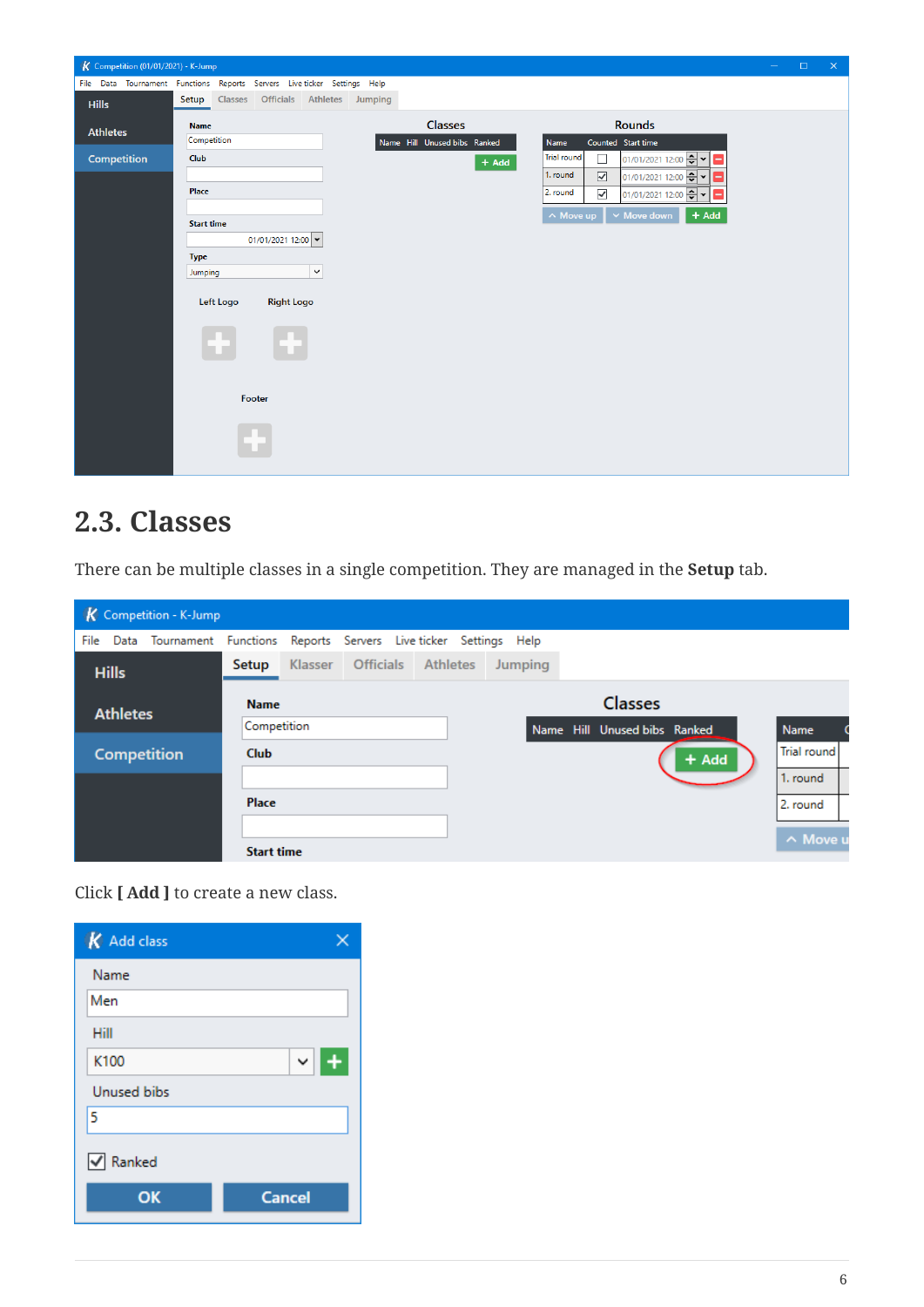Enter the name of the class and select a hill.

#### **Unused bibs**

The number of bibs which should be reserved and left unused when assigning bib numbers. These bib numbers will be free to use for late entry athletes. See [Unused Bibs](#page-15-2) for details.

#### **Ranked**

Unselect this option if athletes in this class should not be ranked.



The  $[+]$  button in the popup can be used to quickly create a new hill.

| K Competition (01/01/2021) - K-Jump                                      |                            |           |                                          |              |     |                              |            |                                    |         |                            |                                 |                                                             |         | $\equiv$ | $\Box$ | $\times$ |
|--------------------------------------------------------------------------|----------------------------|-----------|------------------------------------------|--------------|-----|------------------------------|------------|------------------------------------|---------|----------------------------|---------------------------------|-------------------------------------------------------------|---------|----------|--------|----------|
| File Data Tournament Functions Reports Servers Live-ticker Settings Help |                            |           |                                          |              |     |                              |            |                                    |         |                            |                                 |                                                             |         |          |        |          |
| <b>Hills</b>                                                             |                            |           | Setup Classes Officials Athletes Jumping |              |     |                              |            |                                    |         |                            |                                 |                                                             |         |          |        |          |
| <b>Athletes</b>                                                          | <b>Name</b>                |           |                                          |              |     |                              | Classes    |                                    |         |                            |                                 | Rounds                                                      |         |          |        |          |
| Competition                                                              | Competition<br><b>Club</b> |           |                                          |              | Men | Name Hill<br>$K100$ $\sim$ 5 |            | Unused bibs Ranked<br>$\checkmark$ | н       | Name<br><b>Trial round</b> | □                               | Counted Start time<br>01/01/2021 12:00 $\leftarrow \bullet$ | ۸       |          |        |          |
|                                                                          |                            |           |                                          |              |     | Women K100                   | $\sqrt{5}$ | $\overline{\checkmark}$            | Ξ       | 1. round                   | $\overline{\blacktriangledown}$ | 01/01/2021 12:00 $\leftarrow \bullet$                       | ۸       |          |        |          |
|                                                                          | Place                      |           |                                          |              |     |                              |            |                                    | $+$ Add | 2. round                   | $\blacktriangledown$            | 01/01/2021 12:00 →                                          | Ξ       |          |        |          |
|                                                                          | <b>Start time</b>          |           |                                          |              |     |                              |            |                                    |         | $\land$ Move up            |                                 | $\blacktriangleright$ Move down                             | $+$ Add |          |        |          |
|                                                                          |                            |           | 01/01/2021 12:00 $\blacktriangleright$   |              |     |                              |            |                                    |         |                            |                                 |                                                             |         |          |        |          |
|                                                                          | <b>Type</b><br>Jumping     |           |                                          | $\checkmark$ |     |                              |            |                                    |         |                            |                                 |                                                             |         |          |        |          |
|                                                                          |                            | Left Logo | <b>Right Logo</b>                        |              |     |                              |            |                                    |         |                            |                                 |                                                             |         |          |        |          |
|                                                                          |                            |           | Footer                                   |              |     |                              |            |                                    |         |                            |                                 |                                                             |         |          |        |          |
|                                                                          |                            |           |                                          |              |     |                              |            |                                    |         |                            |                                 |                                                             |         |          |        |          |

### **Starting Order**

The starting order of classes can be specified for each round in the **Classes** tab.

|                    | $K$ Competition (01/01/2021) - K-Jump |                     |                           |                                      |          |  |         |   |                 |      |                    |                                  |  |
|--------------------|---------------------------------------|---------------------|---------------------------|--------------------------------------|----------|--|---------|---|-----------------|------|--------------------|----------------------------------|--|
| File<br>Data       | Tournament                            | Functions           |                           | Reports Servers Live-ticker Settings |          |  | Help    |   |                 |      |                    |                                  |  |
| <b>Hills</b>       |                                       | <b>Setup</b>        | <b>Classes</b>            | <b>Officials</b>                     | Athletes |  | Jumping |   |                 |      |                    |                                  |  |
| <b>Athletes</b>    |                                       | <b>Select round</b> |                           |                                      |          |  |         |   |                 |      | <b>Classes</b>     |                                  |  |
|                    |                                       | <b>Trial round</b>  |                           |                                      |          |  |         | # | Name            | Hill |                    | Base gate Starting order by rank |  |
| <b>Competition</b> |                                       | 1. round            |                           |                                      |          |  |         |   | Men             | K100 |                    |                                  |  |
|                    |                                       | 2. round            |                           |                                      |          |  |         | 2 | Women K100      |      |                    |                                  |  |
|                    |                                       |                     |                           |                                      |          |  |         |   | $\land$ Move up |      | $\times$ Move down |                                  |  |
|                    |                                       |                     |                           | Same class order for all rounds      |          |  |         |   |                 |      |                    |                                  |  |
|                    |                                       |                     | Order all classes by rank |                                      |          |  |         |   |                 |      |                    |                                  |  |
|                    |                                       |                     |                           | Copy base gates from previous round  |          |  |         |   |                 |      |                    |                                  |  |
|                    |                                       |                     |                           |                                      |          |  |         |   |                 |      |                    |                                  |  |

First select a round. Then select a class in the list, and use **[ Move up ]** and **[ Move down ]** to change the class order.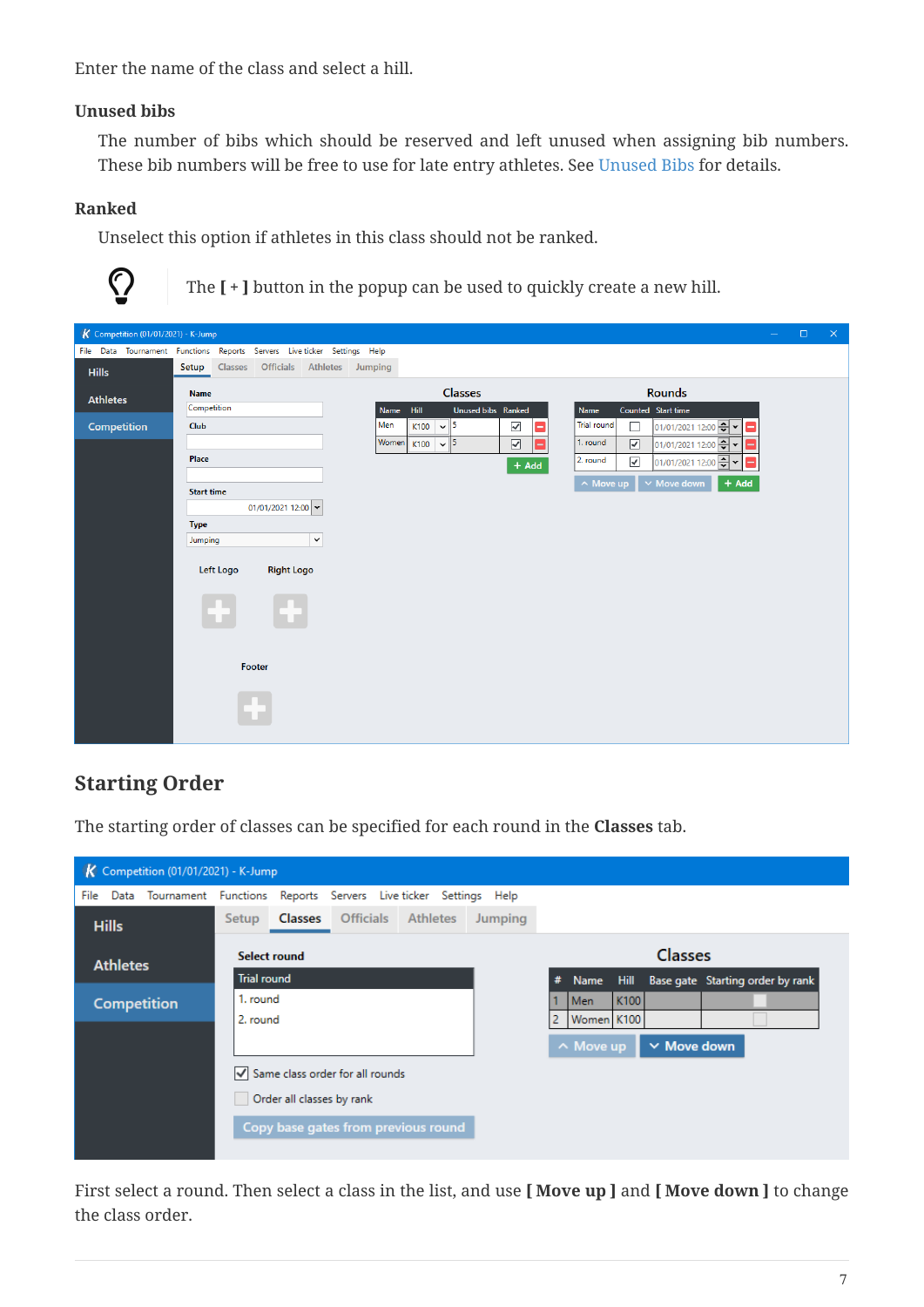By default, changing the order in one round will change the order in all other rounds. To allow the starting order to be specified individually for each round, unselect *Same class order for all rounds*.

## **Additional Options**

#### **Base gate**

The gate used as a reference when calculating gate points. This value must be set to enable gate compensation. See [Gate Compensation](#page-17-0) for details.

### **Starting order by rank**

If enabled, the starting order will be based on results from the previous round. See [Ranked](#page-16-1) [Starting Order](#page-16-1) for details.

### **Shortcuts**

#### **Right-click class › Delete all results**

Reset all results for the class in the selected round.

# <span id="page-9-0"></span>**2.4. Rounds**

When a new competition is created, three rounds will be added automatically: *Trial round*, *1. round* and *2. round*. These can be renamed or removed.

|                    |   | Rounds                            |
|--------------------|---|-----------------------------------|
| <b>Name</b>        |   | Counted Start time                |
| <b>Trial round</b> |   | $\Rightarrow$<br>01/01/2021 12:00 |
| 1. round           | ◡ | ≙<br>01/01/2021 12:00             |
| 2. round           |   | $\triangle$<br>01/01/2021 12:00   |
| $\land$ Move up    |   | $\times$ Move down<br>$+$ Add     |

New rounds, such as training or qualification rounds, can be added by clicking **[ Add ]**. Use the buttons **[ Move up ]** and **[ Move down ]** to change the order.

Only rounds marked as *Counted* will count towards the final results. Trial and training rounds should normally not be counted.

Start times can be set individually for each round. These start times will be shown instead of the competition start time when creating reports.

# <span id="page-9-1"></span>**2.5. Athletes**

Athletes in a competition are managed in the **Athletes** tab. Athletes must be registered in the database before they can be added to the competition. See [Athletes](#page-4-0).

Click **[ Add ]** to add an athlete to the competition.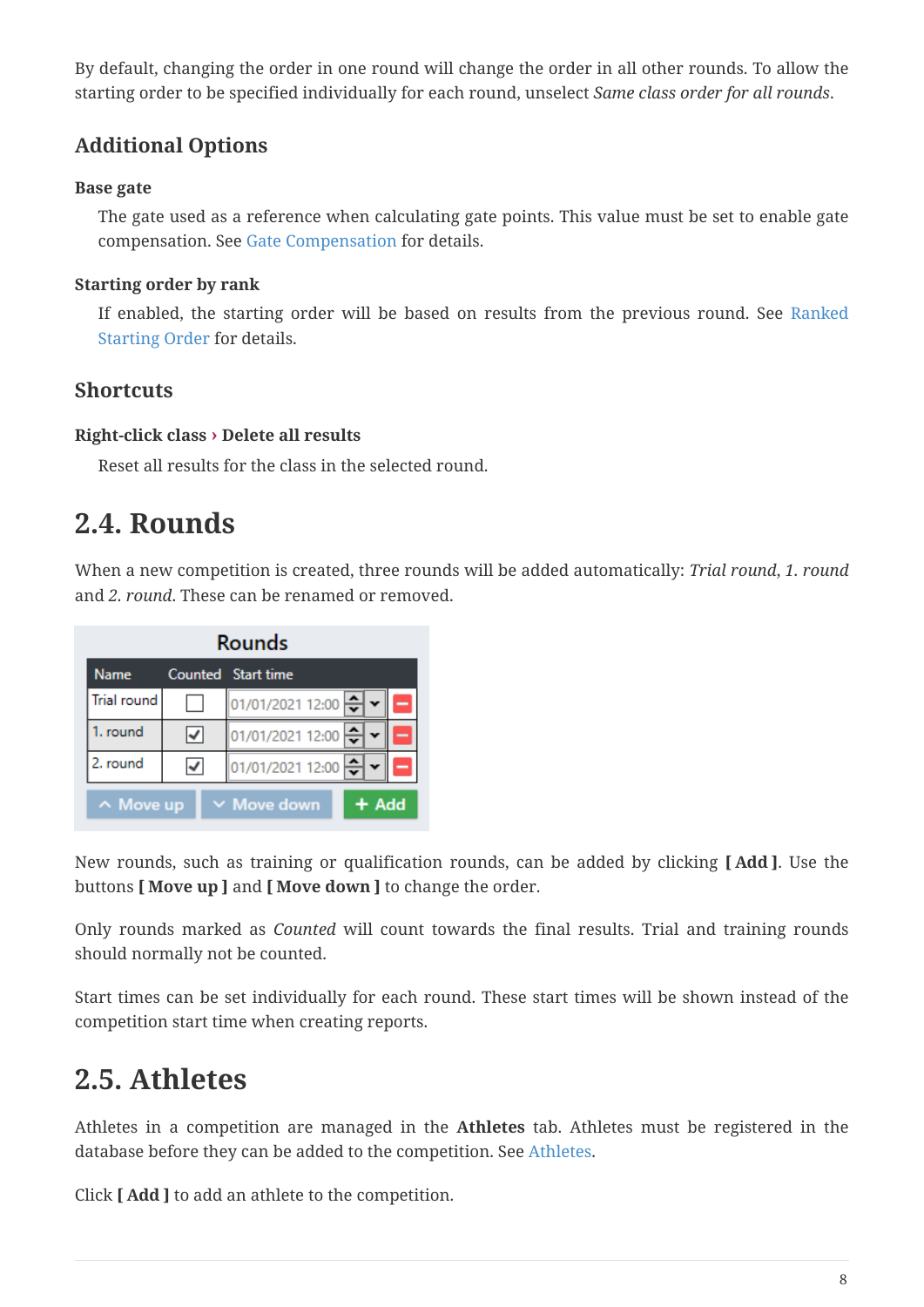| $K$ Competition (01/01/2021) - K-Jump                                    |            |                 |              |                      |        |         |  |                                                         |                          |              |  |
|--------------------------------------------------------------------------|------------|-----------------|--------------|----------------------|--------|---------|--|---------------------------------------------------------|--------------------------|--------------|--|
| File Data Tournament Functions Reports Servers Live-ticker Settings Help |            |                 |              |                      |        |         |  |                                                         |                          |              |  |
| <b>Hills</b>                                                             | Setup      | <b>Classes</b>  |              | Officials Athletes   |        | Jumping |  |                                                         |                          |              |  |
| <b>Athletes</b>                                                          | + Add      |                 |              | E Assign bib numbers | Search |         |  | All                                                     |                          | $\checkmark$ |  |
|                                                                          | <b>Bib</b> | <b>Class</b>    |              | <b>Name</b>          |        |         |  | - Club District Team Nation FIS code Late entry License |                          |              |  |
| <b>Competition</b>                                                       |            | <b>Men K100</b> | $\checkmark$ | David Jones          |        |         |  |                                                         | $\overline{\phantom{a}}$ |              |  |
|                                                                          |            | Women K100      | $\check{ }$  | Elizabeth Smith      |        |         |  |                                                         | H                        |              |  |
|                                                                          |            | <b>Men K100</b> | $\check{ }$  | James Adams          |        |         |  |                                                         | -                        |              |  |
|                                                                          |            | Women K100      | $\check{ }$  | Jennifer Mason       |        |         |  |                                                         | -                        |              |  |
|                                                                          |            | <b>Men K100</b> | $\checkmark$ | John Baker           |        |         |  |                                                         | н                        |              |  |
|                                                                          |            | Women K100      | $\check{ }$  | Linda Patel          |        |         |  |                                                         | Е                        |              |  |
|                                                                          |            | Women K100      | $\check{ }$  | Mary Hills           |        |         |  |                                                         | н                        |              |  |
|                                                                          |            | Women K100      | $\checkmark$ | Patricia Hills       |        |         |  |                                                         | -                        |              |  |
|                                                                          |            | <b>Men K100</b> | $\checkmark$ | <b>Robert Clark</b>  |        |         |  |                                                         | Ξ                        |              |  |
|                                                                          |            | <b>Men K100</b> | $\check{ }$  | <b>William Evans</b> |        |         |  |                                                         | Е                        |              |  |
|                                                                          |            |                 |              |                      |        |         |  |                                                         |                          |              |  |

| K Add athlete     |               |
|-------------------|---------------|
| Athlete           |               |
| David Jones       | ◡∥<br>÷       |
| Class             |               |
| <b>Men K100</b>   | ◡             |
| <b>Bib number</b> |               |
|                   |               |
| Late entry        |               |
| License           |               |
| ОΚ                | <b>Cancel</b> |

Select an existing athlete and a class and click **[ OK ]**.

#### **Late entry**

See [Late Entry](#page-15-3).

#### **License**

See [License.](#page-15-4)



The **[ + ]** buttons in the popup can be used to create new classes or athletes in the database.

### **Assigning Bib Numbers**

Bib numbers can be assigned automatically using the button **[ Assign bib numbers ]**. It is also possible to enter bib numbers manually in the table.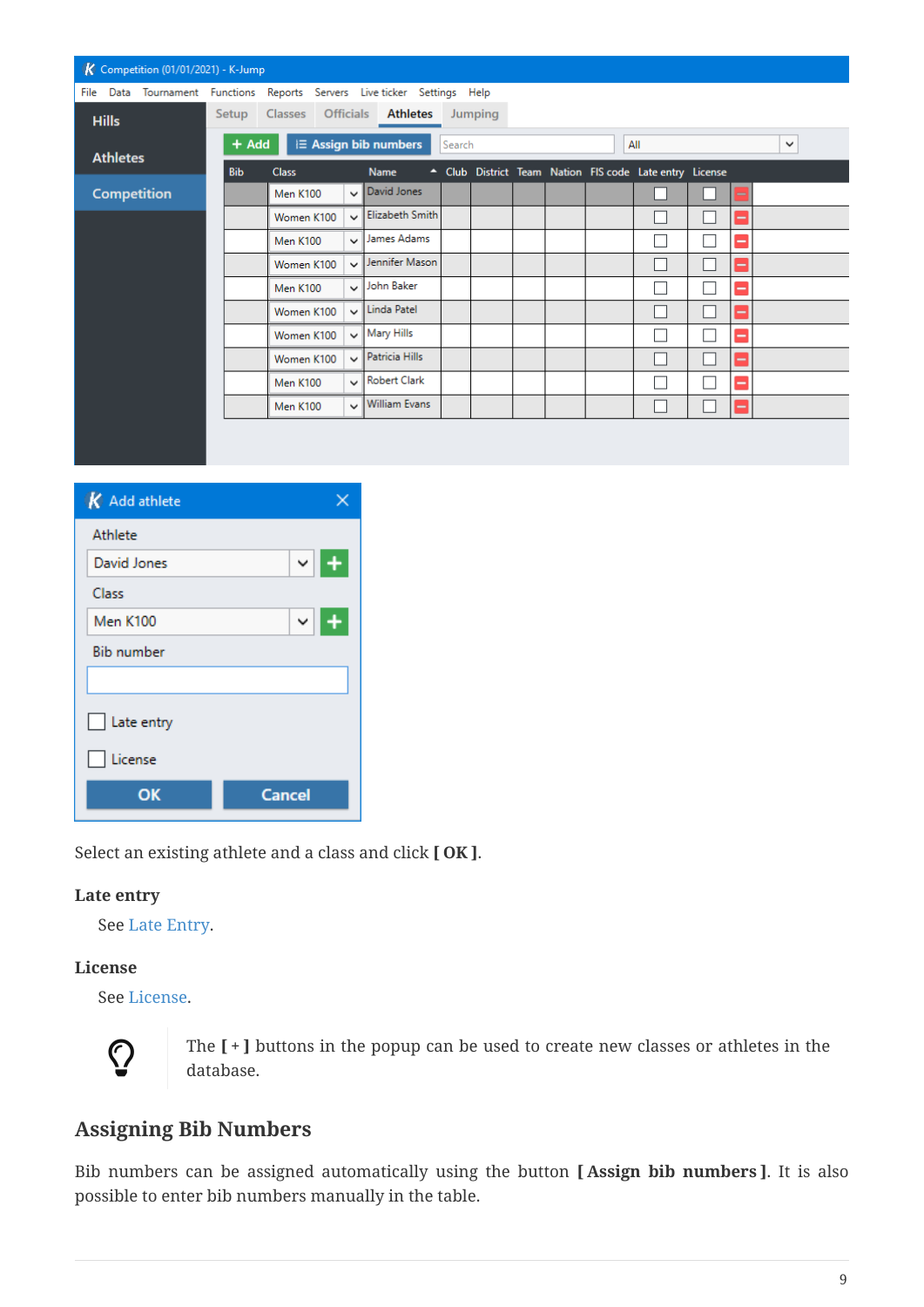The first bib number assigned in each class will depend on the number of unused bibs in the class. See [Unused Bibs](#page-15-2) for details.

|          |                 | $K$ Competition (01/01/2021) - K-Jump |                  |                                         |                                    |           |              |                                            |                 |          |
|----------|-----------------|---------------------------------------|------------------|-----------------------------------------|------------------------------------|-----------|--------------|--------------------------------------------|-----------------|----------|
| File     | Data            | Tournament                            | <b>Functions</b> |                                         | Reports                            | Servers   |              | Live ticker                                |                 | Settings |
|          | <b>Hills</b>    |                                       | Setup            | <b>Classes</b>                          |                                    | Officials |              |                                            | <b>Athletes</b> | J        |
|          | <b>Athletes</b> |                                       | $+$ Add          |                                         |                                    |           |              | E Assign bib numbers                       |                 | lea      |
|          |                 | <b>Competition</b>                    | <b>Bib</b>       | <b>Class</b>                            | <b>Men K100</b><br><b>Men K100</b> |           | $\checkmark$ | ivame<br><b>Robert Clark</b><br>John Baker |                 | C1       |
|          |                 | $\boldsymbol{K}$ Assign bib numbers   |                  | $\times$                                |                                    |           |              |                                            |                 |          |
|          | Assign by       |                                       |                  |                                         |                                    |           |              |                                            |                 |          |
|          | Random          |                                       |                  | ◡                                       |                                    |           |              |                                            |                 |          |
| Start at |                 |                                       |                  |                                         |                                    |           |              |                                            |                 |          |
| 1        |                 |                                       |                  | $\stackrel{\blacktriangle}{\Downarrow}$ |                                    |           |              |                                            |                 |          |
|          | <b>Classes</b>  |                                       | <b>Hills</b>     |                                         |                                    |           |              |                                            |                 |          |
|          | <b>Men K100</b> |                                       |                  |                                         |                                    |           |              |                                            |                 |          |
|          | Women K100      |                                       |                  |                                         |                                    |           |              |                                            |                 |          |
|          |                 |                                       |                  |                                         |                                    |           |              |                                            |                 |          |
|          |                 |                                       |                  |                                         |                                    |           |              |                                            |                 |          |
|          |                 |                                       |                  |                                         |                                    |           |              |                                            |                 |          |
| Ð A      |                 |                                       |                  |                                         |                                    |           |              |                                            |                 |          |
|          | OK              |                                       | <b>Cancel</b>    |                                         |                                    |           |              |                                            |                 |          |

#### **Assign by**

The method to use when assigning bib numbers. Supported options are *Random*, *Name* and *Seeding*.

#### **Start at**

First bib number to be assigned.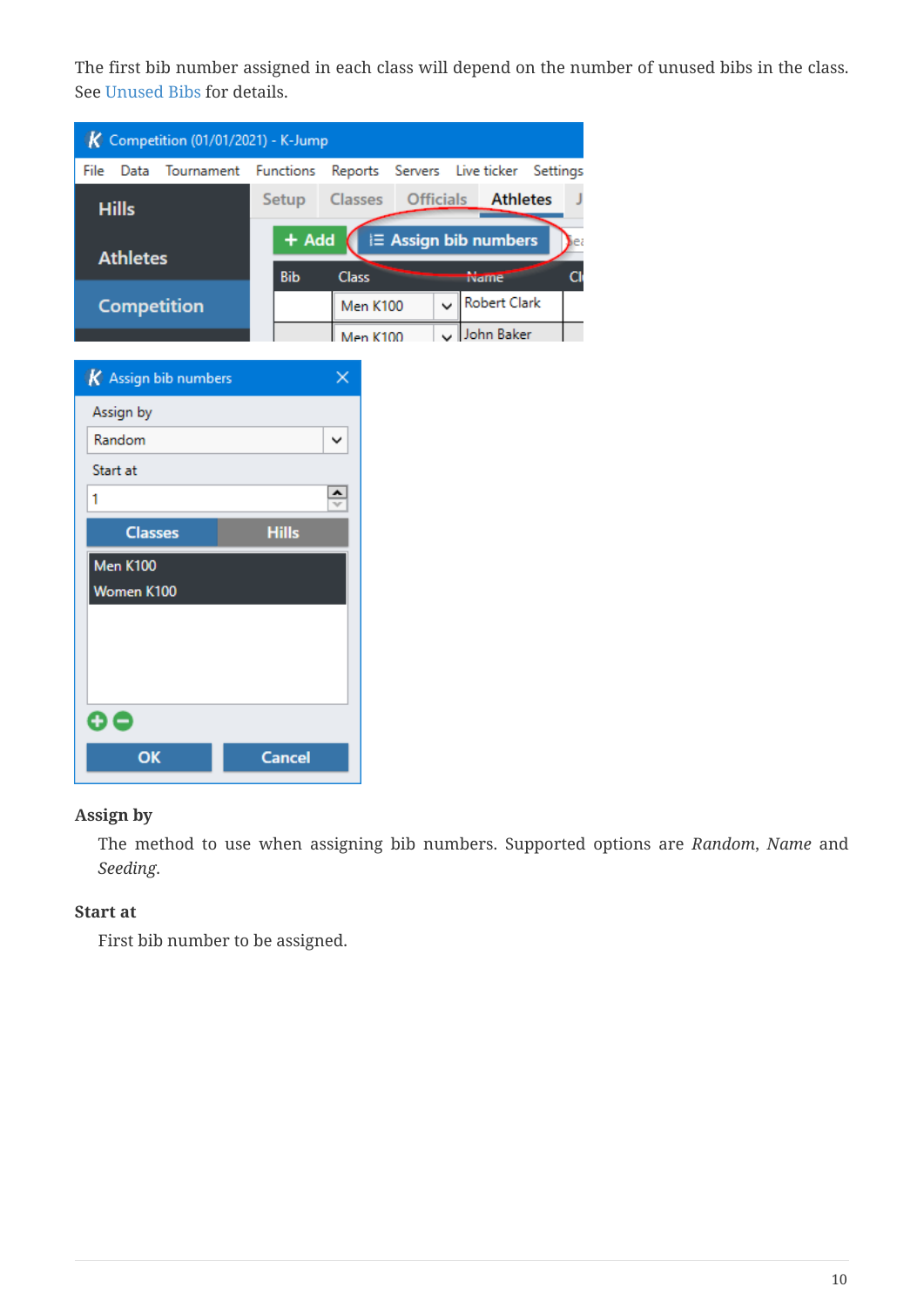| $K$ Competition (01/01/2021) - K-Jump |            |       |                 |                  |                                           |        |                |  |                                                       |        |                          |              |
|---------------------------------------|------------|-------|-----------------|------------------|-------------------------------------------|--------|----------------|--|-------------------------------------------------------|--------|--------------------------|--------------|
| Data<br>File<br>Tournament Functions  |            |       |                 |                  | Reports Servers Live-ticker Settings Help |        |                |  |                                                       |        |                          |              |
| <b>Hills</b>                          | Setup      |       | Classes         | <b>Officials</b> | <b>Athletes</b>                           |        | <b>Jumping</b> |  |                                                       |        |                          |              |
| <b>Athletes</b>                       |            | + Add |                 |                  | i≡ Assign bib numbers                     | Search |                |  | All                                                   |        |                          | $\checkmark$ |
|                                       | <b>Bib</b> | ×     | <b>Class</b>    |                  | <b>Name</b>                               |        |                |  | Club District Team Nation FIS code Late entry License |        |                          |              |
| <b>Competition</b>                    | 6          |       | <b>Men K100</b> | $\checkmark$     | <b>Robert Clark</b>                       |        |                |  |                                                       |        |                          |              |
|                                       |            |       | <b>Men K100</b> | $\checkmark$     | John Baker                                |        |                |  |                                                       | n a    | -                        |              |
|                                       | 8          |       | <b>Men K100</b> | $\checkmark$     | <b>William Evans</b>                      |        |                |  |                                                       | s.     | -                        |              |
|                                       | 9          |       | <b>Men K100</b> | $\checkmark$     | David Jones                               |        |                |  |                                                       | H      |                          |              |
|                                       | 10         |       | <b>Men K100</b> | $\checkmark$     | James Adams                               |        |                |  |                                                       | π      | -                        |              |
|                                       | 16         |       | Women K100      | $\checkmark$     | Linda Patel                               |        |                |  |                                                       | $\sim$ | -                        |              |
|                                       | 17         |       | Women K100      | $\checkmark$     | <b>Elizabeth Smith</b>                    |        |                |  |                                                       | $\sim$ | -                        |              |
|                                       | 18         |       | Women K100      | $\checkmark$     | Mary Hills                                |        |                |  |                                                       |        | -                        |              |
|                                       | 19         |       | Women K100      | $\checkmark$     | Jennifer Mason                            |        |                |  |                                                       |        | -                        |              |
|                                       | 20         |       | Women K100      | $\checkmark$     | Patricia Hills                            |        |                |  |                                                       |        | $\overline{\phantom{0}}$ |              |
|                                       |            |       |                 |                  |                                           |        |                |  |                                                       |        |                          |              |

# <span id="page-12-0"></span>**2.6. Jumping**

Jumping results are registered in the **Jumping** tab.

| $K$ Competition (01/01/2021) - K-Jump                                    |              |                                                  |                           |                               |     |                      |   |             |              |                             |                  |                            |                                                                                                                       |              |              | $\rightarrow$ | $\Box$ | $\times$ |
|--------------------------------------------------------------------------|--------------|--------------------------------------------------|---------------------------|-------------------------------|-----|----------------------|---|-------------|--------------|-----------------------------|------------------|----------------------------|-----------------------------------------------------------------------------------------------------------------------|--------------|--------------|---------------|--------|----------|
| File Data Tournament Functions Reports Servers Live-ticker Settings Help |              |                                                  |                           |                               |     |                      |   |             |              |                             |                  |                            |                                                                                                                       |              |              |               |        |          |
| <b>Hills</b>                                                             |              | Setup Classes Officials Athletes Jumping         |                           |                               |     |                      |   |             |              |                             |                  |                            |                                                                                                                       |              |              |               |        |          |
| <b>Athletes</b>                                                          |              | <b>6 Robert Clark</b>                            |                           |                               |     | Men K100 Trial round |   |             |              | Round<br><b>Trial round</b> | $\checkmark$     | Go to hill<br>$\checkmark$ |                                                                                                                       | Judge server |              | Speaker panel |        |          |
| Competition                                                              |              | <b>Distance</b><br>Gate<br>$\frac{\wedge}{\vee}$ | $A$ and $A$               | B <sub>c</sub> C <sub>c</sub> | D   |                      | Ε | Speed       |              | Athlete                     |                  | Go to class                |                                                                                                                       |              |              |               |        |          |
|                                                                          |              | < Previous                                       | Next >                    |                               |     |                      |   |             |              |                             | 6 Robert Clark V | $\checkmark$               |                                                                                                                       |              |              |               |        |          |
|                                                                          |              | <b>C</b> Update                                  | Search                    |                               | All |                      |   | $\check{~}$ |              | Show current round          |                  | $\check{~}$                |                                                                                                                       |              |              |               |        |          |
|                                                                          |              | <b>Bib</b> Name                                  | Class                     |                               |     |                      |   |             |              |                             |                  |                            | Distance Judge A Judge B Judge C Judge D Judge E Landing Gate Speed Points Rank Total points Total rank Remark Reason |              |              |               |        |          |
|                                                                          | 6            | Robert Clark                                     | Men K100                  |                               |     |                      |   |             | $\checkmark$ |                             |                  |                            |                                                                                                                       |              | $\check{~}$  |               |        |          |
|                                                                          |              | John Baker                                       | Men K100                  |                               |     |                      |   |             | $\checkmark$ |                             |                  |                            |                                                                                                                       |              | $\check{ }$  |               |        |          |
|                                                                          | 8            | <b>William Evans</b>                             | <b>Men K100</b>           |                               |     |                      |   |             | $\checkmark$ |                             |                  |                            |                                                                                                                       |              | $\check{ }$  |               |        |          |
|                                                                          | <sup>9</sup> | David Jones                                      | Men K100                  |                               |     |                      |   |             | $\checkmark$ |                             |                  |                            |                                                                                                                       |              | $\checkmark$ |               |        |          |
|                                                                          | 10           | James Adams                                      | <b>Men K100</b>           |                               |     |                      |   |             | $\check{ }$  |                             |                  |                            |                                                                                                                       |              | $\check{~}$  |               |        |          |
|                                                                          | 16           | Linda Patel                                      | Women K100                |                               |     |                      |   |             | $\checkmark$ |                             |                  |                            |                                                                                                                       |              | $\check{ }$  |               |        |          |
|                                                                          | 17           | Elizabeth Smith Women K100                       |                           |                               |     |                      |   |             | $\checkmark$ |                             |                  |                            |                                                                                                                       |              | $\checkmark$ |               |        |          |
|                                                                          | 18           | Mary Hills                                       | Women K100                |                               |     |                      |   |             | $\checkmark$ |                             |                  |                            |                                                                                                                       |              | $\checkmark$ |               |        |          |
|                                                                          | 19           |                                                  | Jennifer Mason Women K100 |                               |     |                      |   |             | $\checkmark$ |                             |                  |                            |                                                                                                                       |              | $\check{~}$  |               |        |          |
|                                                                          | 20           | Patricia Hills                                   | Women K100                |                               |     |                      |   |             | $\checkmark$ |                             |                  |                            |                                                                                                                       |              | $\check{ }$  |               |        |          |
|                                                                          |              |                                                  |                           |                               |     |                      |   |             |              |                             |                  |                            |                                                                                                                       |              |              |               |        |          |
|                                                                          |              |                                                  |                           |                               |     |                      |   |             |              |                             |                  |                            |                                                                                                                       |              |              |               |        |          |
|                                                                          |              |                                                  |                           |                               |     |                      |   |             |              |                             |                  |                            |                                                                                                                       |              |              |               |        |          |
|                                                                          |              |                                                  |                           |                               |     |                      |   |             |              |                             |                  |                            |                                                                                                                       |              |              |               |        |          |

Information about the current jumper, class, hill and round will be shown at the top.

| <b>6 Robert Clark</b>                 |   |     |             | Men K100 Trial round | Round                              | Go to hill   |
|---------------------------------------|---|-----|-------------|----------------------|------------------------------------|--------------|
| <b>Distance</b><br>Gate               | A | в   | D           | Speed                | <b>Trial round</b><br>$\checkmark$ | $\checkmark$ |
| $\mathcal{A}_{\mathcal{N}}$<br>$\sim$ |   |     |             |                      | Athlete                            | Go to class  |
| Next ><br>< Previous                  |   | DNS | DNF DSQ NPS |                      | 6 Robert Clark<br>$\check{ }$      | $\checkmark$ |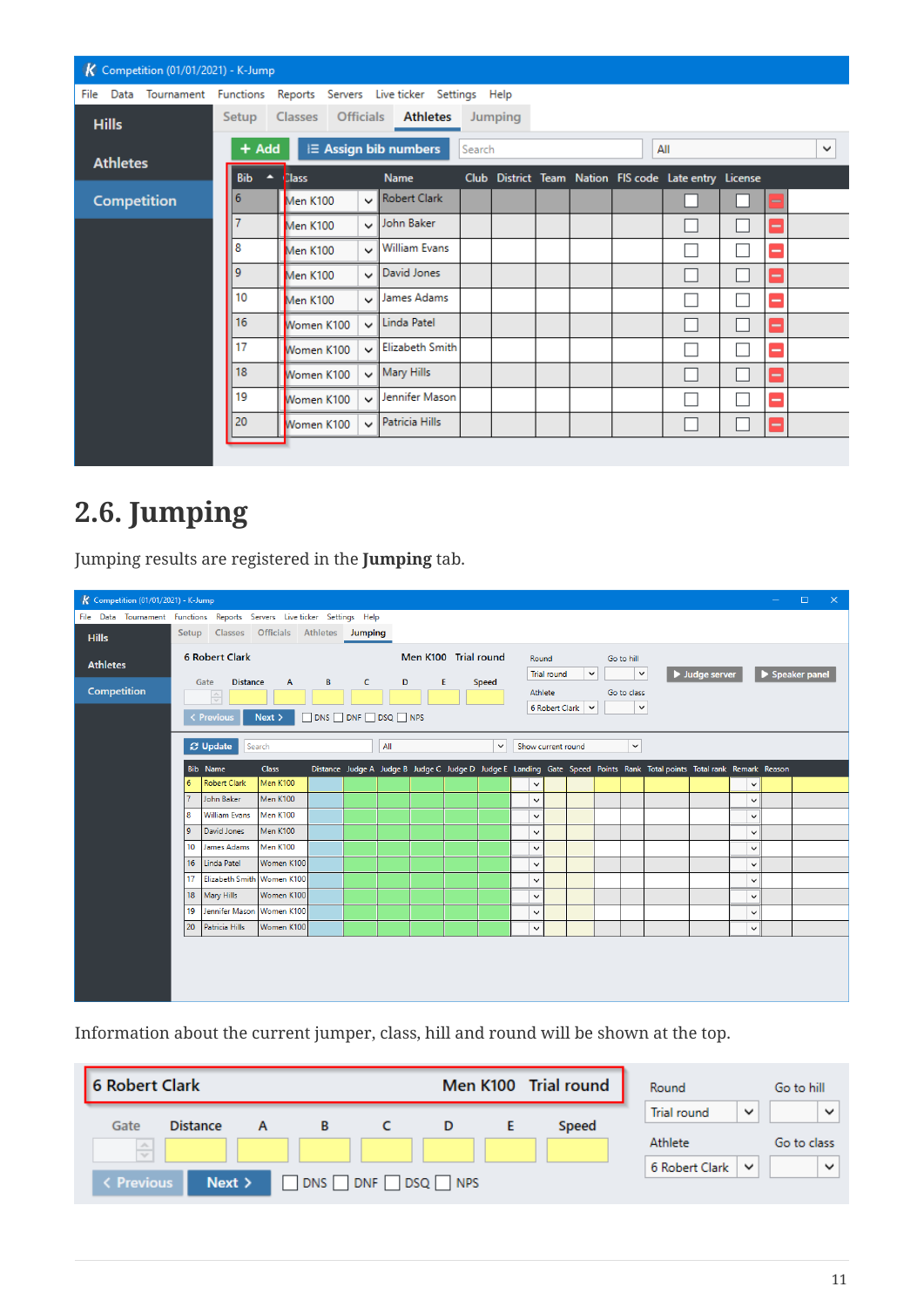The current round and athlete can be changed using the dropdowns on the right side, or by using the **[ Previous ]** and **[ Next ]** buttons.

| <b>6 Robert Clark</b>         |                 |            |     |                   | Men K100 Trial round | Round                              | Go to hill   |
|-------------------------------|-----------------|------------|-----|-------------------|----------------------|------------------------------------|--------------|
| Gate                          | <b>Distance</b> |            |     |                   | Speed                | <b>Trial round</b><br>$\checkmark$ | $\checkmark$ |
| $\mathcal{A}_n$<br>To all the |                 |            |     |                   |                      | Athlete                            | Go to class  |
| <b>Previous</b>               | Next >          | <b>DNS</b> | DNF | <b>NPS</b><br>DSQ |                      | 6 Robert Clark<br>$\checkmark$     | $\check{ }$  |

Values can be entered in the fields manually, or with the [Judge panel app](#page-26-0). DNS, DNF, DSQ and NPS can also be selected here.

 $\overline{O}$ 

Press Enter or Shift + Enter to quickly move to the next or previous athlete when editing results.

 $\mathbf{f}$ 

The setting *[Style in trial rounds](#page-23-2)* should be disabled if style is not used in trial rounds.

| $K$ Competition (01/01/2021) - K-Jump                                    |                |                                                          |                      |                                             |                   |                |                |                   |                |                   |                    |              |       |                           |                                                                                                                       |                |               | $\Box$ | $\propto$ |
|--------------------------------------------------------------------------|----------------|----------------------------------------------------------|----------------------|---------------------------------------------|-------------------|----------------|----------------|-------------------|----------------|-------------------|--------------------|--------------|-------|---------------------------|-----------------------------------------------------------------------------------------------------------------------|----------------|---------------|--------|-----------|
| File Data Tournament Functions Reports Servers Live-ticker Settings Help |                |                                                          |                      |                                             |                   |                |                |                   |                |                   |                    |              |       |                           |                                                                                                                       |                |               |        |           |
| <b>Hills</b>                                                             |                | Setup Classes Officials Athletes Jumping                 |                      |                                             |                   |                |                |                   |                |                   |                    |              |       |                           |                                                                                                                       |                |               |        |           |
| <b>Athletes</b>                                                          |                | <b>6 Robert Clark</b><br>1. round: 4. 101 m 108.3 p      |                      |                                             |                   |                |                | Men K100 2. round |                | Round<br>2. round |                    | $\checkmark$ |       | Go to hill<br>$\check{~}$ |                                                                                                                       | Judge server   | Speaker panel |        |           |
| <b>Competition</b>                                                       |                | <b>Distance</b><br>Gate<br>$\frac{\wedge}{\vee}$<br>95.5 | $\mathsf{A}$<br>2.5  | В<br>2                                      | $\mathsf{C}$<br>2 | D<br>2.5       |                | Ε<br>1.5          | Speed          | Athlete           |                    |              |       | Go to class               |                                                                                                                       |                |               |        |           |
|                                                                          |                | < Previous                                               | Next >               | $\Box$ DNS $\Box$ DNF $\Box$ DSQ $\Box$ NPS |                   |                |                |                   |                |                   | 6 Robert Clark     | $\checkmark$ |       | $\check{~}$               |                                                                                                                       |                |               |        |           |
|                                                                          |                |                                                          |                      |                                             |                   |                |                |                   |                |                   |                    |              |       |                           |                                                                                                                       |                |               |        |           |
|                                                                          |                | <b>C</b> Update                                          | Search               |                                             |                   | All            |                |                   | $\checkmark$   |                   | Show current round |              |       | $\check{~}$               |                                                                                                                       |                |               |        |           |
|                                                                          |                | <b>Bib</b> Name                                          | <b>Class</b>         |                                             |                   |                |                |                   |                |                   |                    |              |       |                           | Distance Judge A Judge B Judge C Judge D Judge E Landing Gate Speed Points Rank Total points Total rank Remark Reason |                |               |        |           |
|                                                                          | 6              | <b>Robert Clark</b>                                      | Men K100             | 95.5                                        | 2.5               |                | $\overline{2}$ | 2.5               | 1.5            | $\checkmark$      |                    |              | 105.4 | 15.                       | 213.7                                                                                                                 | 5              | $\checkmark$  |        |           |
|                                                                          | $\overline{7}$ | John Baker                                               | <b>Men K100</b>      | 108                                         | $\overline{3}$    | $\overline{2}$ | 1.5            | 2.5               |                | $\checkmark$      |                    |              | 128.4 | l 1                       | 240.0                                                                                                                 | $\overline{3}$ | $\checkmark$  |        |           |
|                                                                          | 8              | <b>William Evans</b>                                     | <b>Men K100</b>      | 100.5                                       | 5.5               | 4.5            | 5              | $\overline{A}$    | 4.5            | $\checkmark$      |                    |              | 106.9 | 14                        | 213.8                                                                                                                 | 4              | $\checkmark$  |        |           |
|                                                                          | ا و            | David Jones                                              | <b>Men K100</b>      | 106.5                                       | 5                 | $\Delta$       | $\overline{3}$ | $\overline{4}$    | 5.             | $\checkmark$      |                    |              | 118.7 | 13.                       | 242.8                                                                                                                 | $\mathbf{1}$   | $\checkmark$  |        |           |
|                                                                          | 10             | James Adams                                              | <b>Men K100</b>      | 103.5                                       | $\overline{z}$    | $\overline{2}$ | 0.5            | 0.5               |                | $\checkmark$      |                    |              | 122.8 | 12                        | 240.7                                                                                                                 | $\overline{2}$ | $\checkmark$  |        |           |
|                                                                          | 16             | Linda Patel                                              | <b>Women K100 98</b> |                                             |                   | $\overline{2}$ | $\overline{3}$ | $\overline{2}$    | B.             | $\checkmark$      |                    |              | 109.4 | lз                        | 203.3                                                                                                                 | 5 <sup>5</sup> | $\checkmark$  |        |           |
|                                                                          | 17             | Elizabeth Smith Women K100 90.5                          |                      |                                             |                   | 0.5            | 2.5            | 2.5               | 2.5            | $\checkmark$      |                    |              | 96.9  | 15                        | 204.0                                                                                                                 | 4              | $\checkmark$  |        |           |
|                                                                          | 18             | Mary Hills                                               | <b>Women K100 92</b> |                                             | 2.5               | 2              |                | 2.5               | $\overline{z}$ | $\checkmark$      |                    |              | 99.1  | $\overline{4}$            | 223.8                                                                                                                 | $\overline{2}$ | $\checkmark$  |        |           |
|                                                                          | 19             | Jennifer Mason   Women K100 98                           |                      |                                             | 2.5               | 2.5            |                | 2.5               | 1.5            | $\checkmark$      |                    |              | 109.9 | 12.                       | 226.1                                                                                                                 | 1.             | $\checkmark$  |        |           |
|                                                                          | 20             | Patricia Hills                                           | Women K100 107       |                                             | 5 <sub>1</sub>    | 2.5            | 4.5            | $\overline{2}$    | 4.5            | $\checkmark$      |                    |              | 121.1 | I1                        | 220.1                                                                                                                 | $\overline{3}$ | $\checkmark$  |        |           |
|                                                                          |                |                                                          |                      |                                             |                   |                |                |                   |                |                   |                    |              |       |                           |                                                                                                                       |                |               |        |           |
|                                                                          |                |                                                          |                      |                                             |                   |                |                |                   |                |                   |                    |              |       |                           |                                                                                                                       |                |               |        |           |
|                                                                          |                |                                                          |                      |                                             |                   |                |                |                   |                |                   |                    |              |       |                           |                                                                                                                       |                |               |        |           |
|                                                                          |                |                                                          |                      |                                             |                   |                |                |                   |                |                   |                    |              |       |                           |                                                                                                                       |                |               |        |           |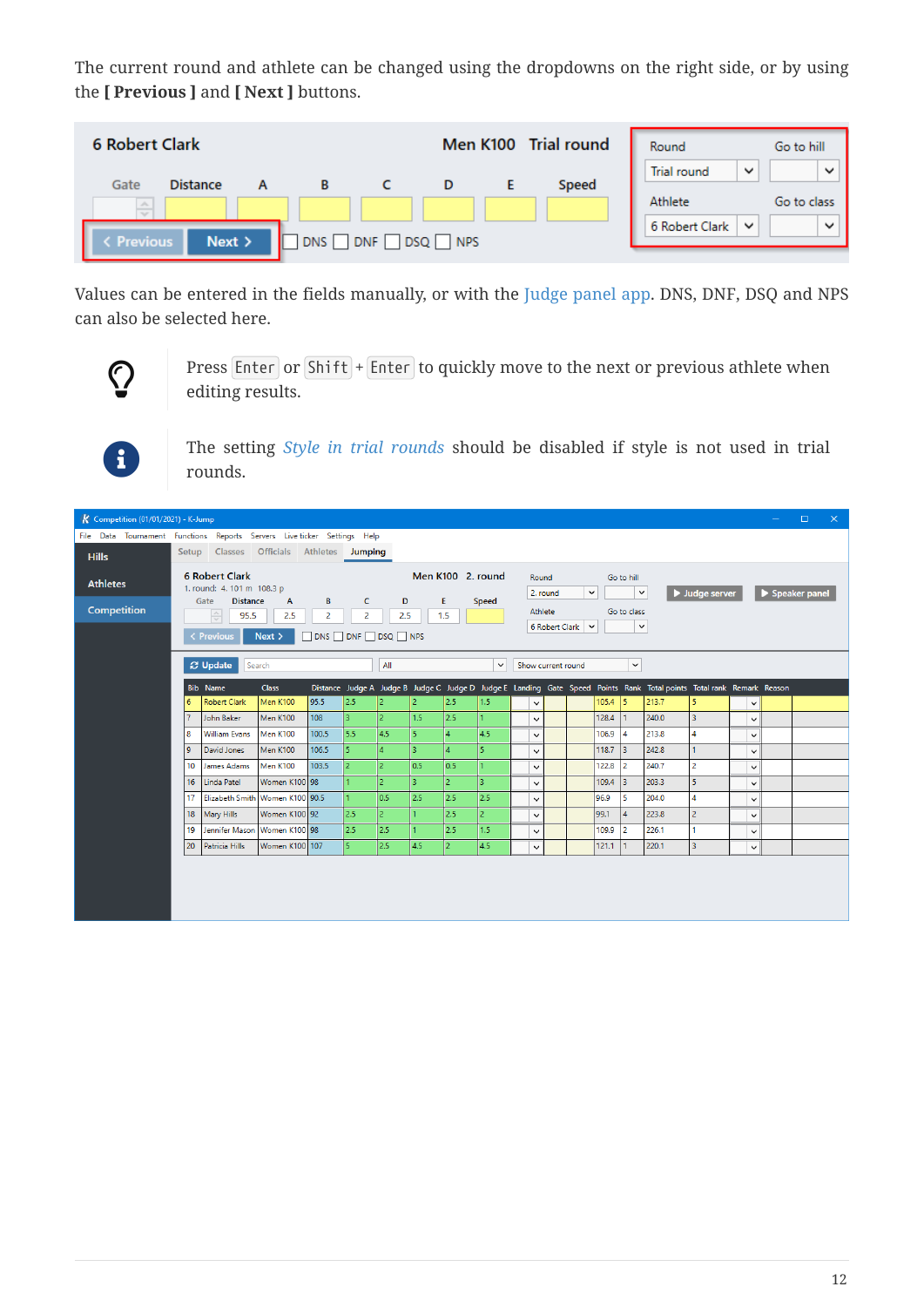# <span id="page-14-0"></span>**Chapter 3. Data**

# <span id="page-14-1"></span>**3.1. Hills**

### **Meter value**

The following lookup table is used to suggest meter values when creating new hills:

| K-point 1-19 20-24 25-29 30-34 35-39 40-49 50-59 60-69 70-79 80-99 100-169 170- |  |  |  |  |  |  |
|---------------------------------------------------------------------------------|--|--|--|--|--|--|
| Meter value 5.2 4.8 4.4 4.0 3.6 3.2 2.8 2.4 2.2 2.0 1.8 1.2                     |  |  |  |  |  |  |

### **Points**

Landing at the k-point normally grants 60 points. For ski flying hills with k-point ≥ 170 meters, 120 points are granted.

# <span id="page-14-2"></span>**3.2. Import and Export**

Both hills and athletes can be imported and exported using comma-separated value (CSV) files. These files can be modified in other applications such as Microsoft Excel.

Import and export functionality can be found under **Data** in the menu bar.



When importing data, you will be asked about overwriting existing data. This affects how already existing hills/athletes are updated. If you select *No*, only values which are blank/missing in K-Jump will be imported. If you select *Yes*, existing values will be overwritten.

Hill names are used for matching existing hills. FIS codes and athlete names are used for matching existing athletes.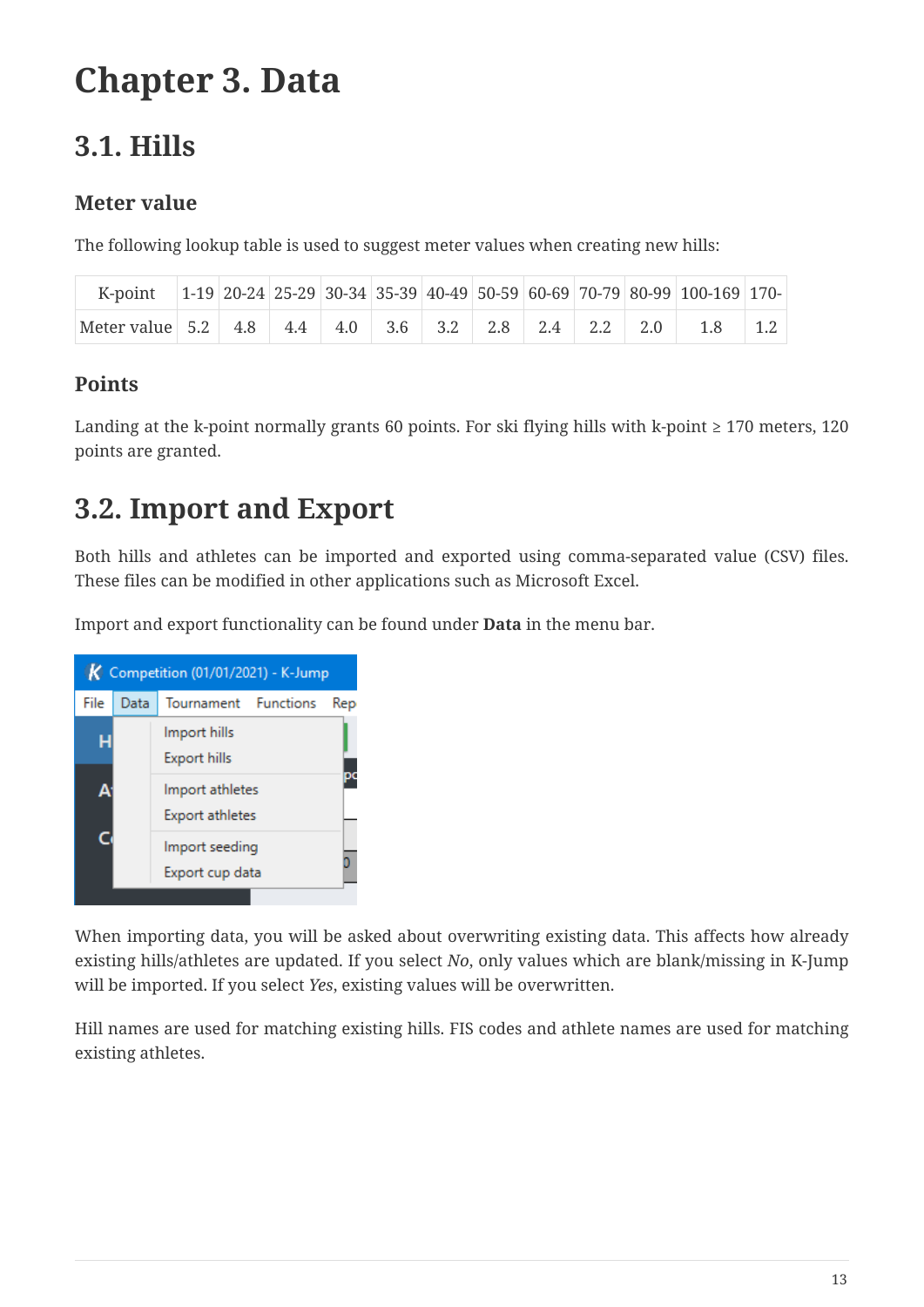# <span id="page-15-0"></span>**Chapter 4. Ski Jumping**

# <span id="page-15-1"></span>**4.1. Athletes**

| $K$ Competition (01/01/2021) - K-Jump                                       |            |                 |              |                      |        |         |  |                                                         |                          |                          |              |  |
|-----------------------------------------------------------------------------|------------|-----------------|--------------|----------------------|--------|---------|--|---------------------------------------------------------|--------------------------|--------------------------|--------------|--|
| Data Tournament Functions Reports Servers Live-ticker Settings Help<br>File |            |                 |              |                      |        |         |  |                                                         |                          |                          |              |  |
| <b>Hills</b>                                                                | Setup      | <b>Classes</b>  |              | Officials Athletes   |        | Jumping |  |                                                         |                          |                          |              |  |
| <b>Athletes</b>                                                             |            | + Add           |              | E Assign bib numbers | Search |         |  | All                                                     |                          |                          | $\checkmark$ |  |
|                                                                             | <b>Bib</b> | <b>Class</b>    |              | Name                 |        |         |  | - Club District Team Nation FIS code Late entry License |                          |                          |              |  |
| <b>Competition</b>                                                          |            | <b>Men K100</b> |              | David Jones          |        |         |  |                                                         |                          | $\overline{\phantom{0}}$ |              |  |
|                                                                             |            | Women K100      |              | Elizabeth Smith      |        |         |  |                                                         | $\overline{\phantom{a}}$ | н                        |              |  |
|                                                                             |            | <b>Men K100</b> | ◡            | James Adams          |        |         |  |                                                         | L.                       | н                        |              |  |
|                                                                             |            | Women K100      | ◡∥           | Jennifer Mason       |        |         |  |                                                         | a s                      | н                        |              |  |
|                                                                             |            | <b>Men K100</b> | $\vee$       | John Baker           |        |         |  |                                                         | ×                        | Ξ                        |              |  |
|                                                                             |            | Women K100      |              | Ullinda Patel        |        |         |  |                                                         | $\Box$                   | Е                        |              |  |
|                                                                             |            | Women K100      | $\vee$       | <b>Mary Hills</b>    |        |         |  | Ξ                                                       | $\overline{\phantom{a}}$ | Ξ                        |              |  |
|                                                                             |            | Women K100      | $\vee$       | Patricia Hills       |        |         |  |                                                         | L.                       | ÷                        |              |  |
|                                                                             |            | <b>Men K100</b> | $\checkmark$ | <b>Robert Clark</b>  |        |         |  |                                                         | a s                      | Н                        |              |  |
|                                                                             |            | <b>Men K100</b> | $\vee$       | <b>William Evans</b> |        |         |  |                                                         |                          | H                        |              |  |
|                                                                             |            |                 |              |                      |        |         |  |                                                         |                          |                          |              |  |
|                                                                             |            |                 |              |                      |        |         |  |                                                         |                          |                          |              |  |

### <span id="page-15-3"></span>**Late Entry**

Athletes marked with *Late entry* will be assigned the first available bib numbers in their class.

### <span id="page-15-4"></span>**License**

Marking an athlete with *License* means they have paid a participation fee. This will be visible in some reports.

### <span id="page-15-2"></span>**Unused Bibs**

The number of unused bibs specified in the class list in the **Setup** tab affects how bib numbers are assigned. Before bibs are assigned to athletes in a class, the corresponding number of unused bibs for that class will be skipped.

For example, if a class has 5 unused bibs, the first athlete will be assigned bib number 6. The first 5 bibs will be reserved for athletes potentially being registered later.

### **Shortcuts**

#### **Right-click › Show athlete**

Navigate to athlete data.

#### **Right-click › Replace athlete**

Replace athlete keeping the results.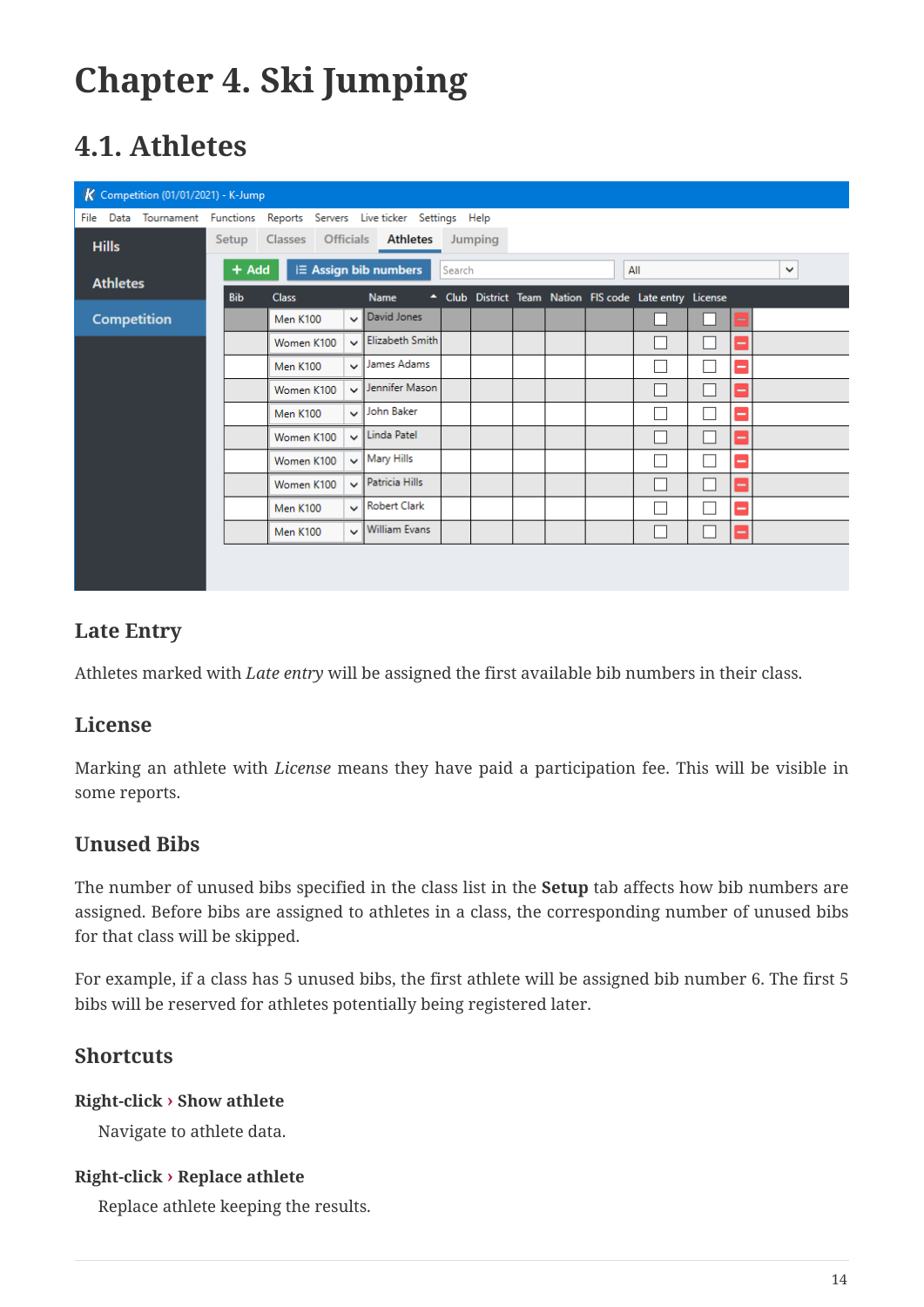# <span id="page-16-0"></span>**4.2. Officials and Judges**

Information about officials and judges can be entered in the **Officials** tab.

This information is hill-specific, and will be shown in reports. Use the **[ Copy ]** and **[ Paste ]** buttons to copy information between hills.

| $K$ Competition (01/01/2021) - K-Jump                                    |                    |                 |                                          |  |                      |              |                    |        |                | $\Box$       | $\times$ |
|--------------------------------------------------------------------------|--------------------|-----------------|------------------------------------------|--|----------------------|--------------|--------------------|--------|----------------|--------------|----------|
| File Data Tournament Functions Reports Servers Live-ticker Settings Help |                    |                 |                                          |  |                      |              |                    |        |                |              |          |
| <b>Hills</b>                                                             |                    |                 | Setup Classes Officials Athletes Jumping |  |                      |              |                    |        |                |              |          |
| <b>Athletes</b>                                                          | <b>Select hill</b> |                 |                                          |  | <b>Designation</b>   |              | Name of person     | Jury   | Judges         |              |          |
|                                                                          | K100               |                 |                                          |  | Chief of competition | $\check{~}$  | Charles            | $\Box$ | 5              | $\checkmark$ |          |
| Competition                                                              |                    |                 |                                          |  | Coordinator          |              | $\vee$ Christopher | □      | <b>Judge A</b> |              |          |
|                                                                          |                    |                 |                                          |  | Race director        | $\check{~}$  | Daniel             | □      | Matthew        |              |          |
|                                                                          |                    |                 |                                          |  |                      | $\checkmark$ |                    | $\Box$ | <b>Judge B</b> |              |          |
|                                                                          |                    | <b>L</b> i Copy | <b>In</b> Paste                          |  |                      | $\check{~}$  |                    | □      | Anthony        |              |          |
|                                                                          |                    |                 | Copy to all                              |  |                      | $\checkmark$ |                    | □      | <b>Judge C</b> |              |          |
|                                                                          |                    |                 |                                          |  |                      | $\check{~}$  |                    | $\Box$ | Donald         |              |          |
|                                                                          |                    |                 |                                          |  |                      |              |                    |        | <b>Judge D</b> |              |          |
|                                                                          |                    |                 |                                          |  |                      |              |                    |        | Mark           |              |          |
|                                                                          |                    |                 |                                          |  |                      |              |                    |        | <b>Judge E</b> |              |          |
|                                                                          |                    |                 |                                          |  |                      |              |                    |        | Paul           |              |          |
|                                                                          |                    |                 |                                          |  |                      |              |                    |        |                |              |          |
|                                                                          |                    |                 |                                          |  |                      |              |                    |        |                |              |          |
|                                                                          |                    |                 |                                          |  |                      |              |                    |        |                |              |          |
|                                                                          |                    |                 |                                          |  |                      |              |                    |        |                |              |          |
|                                                                          |                    |                 |                                          |  |                      |              |                    |        |                |              |          |
|                                                                          |                    |                 |                                          |  |                      |              |                    |        |                |              |          |
|                                                                          |                    |                 |                                          |  |                      |              |                    |        |                |              |          |
|                                                                          |                    |                 |                                          |  |                      |              |                    |        |                |              |          |
|                                                                          |                    |                 |                                          |  |                      |              |                    |        |                |              |          |

### **Style Modes**

The *Judges* dropdown specifies the number of judges in the competition.

#### **5 judges**

Normal judging. The highest and lowest style points will not be counted.

#### **3 judges**

All three style points are counted.

#### **1 judge**

Single style point which will be multiplied by 3.

#### **Distance only**

No style points.

#### **Landing**

Alternative to style judging. See [Landing Judging.](#page-24-2)

# <span id="page-16-1"></span>**4.3. Ranked Starting Order**

By default, athletes start in the order of their bibs. The starting can also be based on results from the previous round, meaning the athletes with the most points will start last in the round.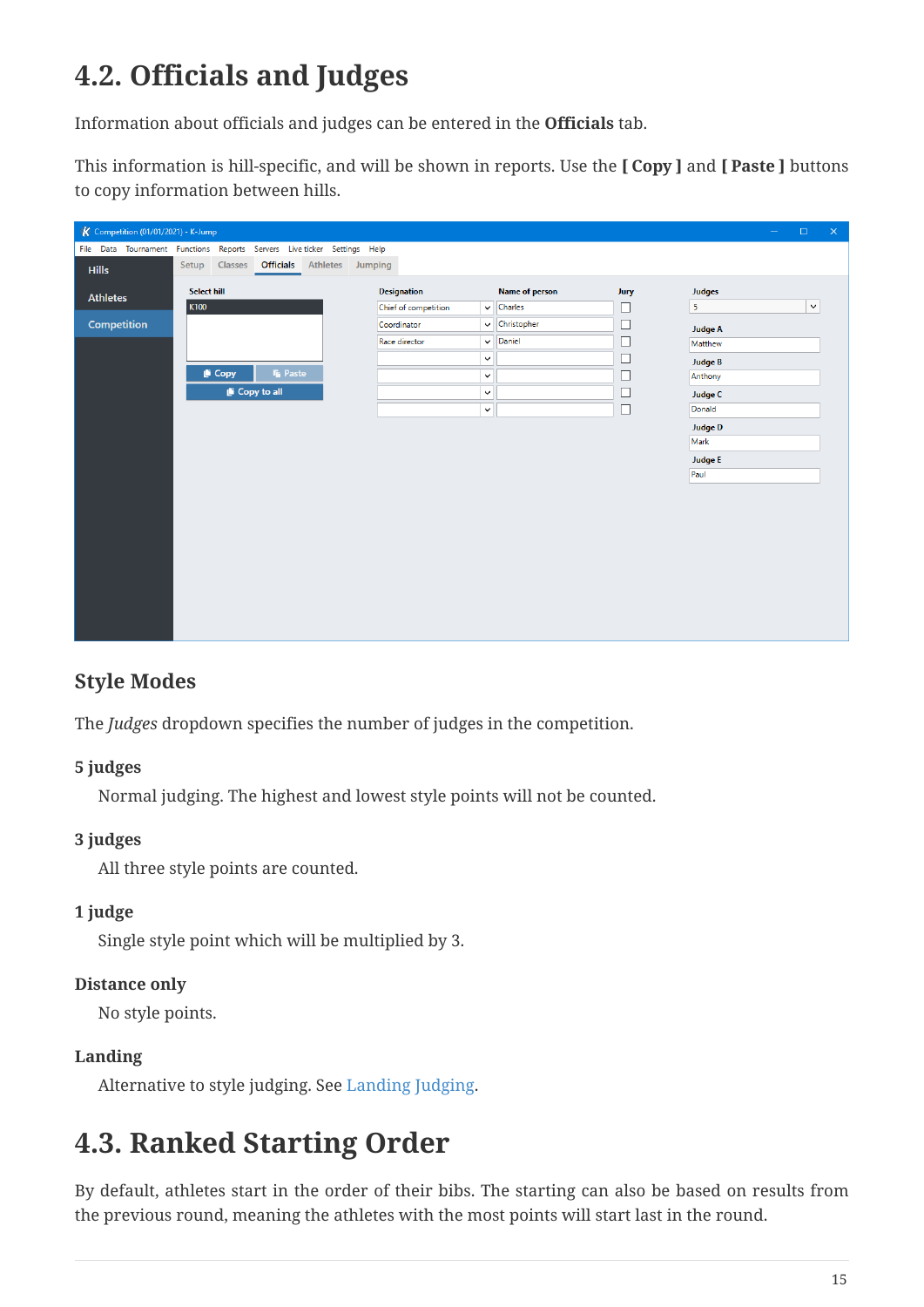To enable this behaviour, select *Starting order by rank* in the class list.

| Setup              | <b>Classes</b>            |                                     | <b>Officials</b> Athletes | Jumping |   |                 |      |                                  |   |  |
|--------------------|---------------------------|-------------------------------------|---------------------------|---------|---|-----------------|------|----------------------------------|---|--|
|                    | Select round              |                                     |                           |         |   |                 |      | <b>Classes</b>                   |   |  |
| <b>Trial round</b> |                           |                                     |                           |         | # | Name            | Hill | Base gate Starting order by rank |   |  |
| 1. round           |                           |                                     |                           |         |   | Men             | K100 |                                  | ✓ |  |
| 2. round           |                           |                                     |                           |         | 2 | Women K100      |      |                                  | ∨ |  |
|                    |                           |                                     |                           |         |   | $\land$ Move up |      | $\times$ Move down               |   |  |
|                    |                           | Same class order for all rounds     |                           |         |   |                 |      |                                  |   |  |
|                    | Order all classes by rank |                                     |                           |         |   |                 |      |                                  |   |  |
|                    |                           | Copy base gates from previous round |                           |         |   |                 |      |                                  |   |  |

This option is not available for unranked classes.

# <span id="page-17-0"></span>**4.4. Gate Compensation**

### **Setup**

To enable gate compensation, base gates must be entered in the **Classes** tab. Base gates can be set individually for each class in different rounds.

A *gate factor* must also have been registered for the corresponding hill in the **Hills** menu. This value is multiplied with the gate difference to calculate gate points.

### **Automatic Gate Input**

When jump data is entered in the **Jumping** tab, the gate is automatically set to the gate of the previous jump. The base gate is used for the first athlete.

### **Ignore Gate Points**

Gate points can be ignored manually for specific jumps. This is done by right-clicking the gate input field and selecting *Ignore gate points*. The color will change to red, indicating the gate being ignored. The gate value will be crossed out in result lists. Right-click again to stop ignoring.

# <span id="page-17-1"></span>**4.5. Qualification**

The number of qualified athletes can be selected in the **Classes** tab.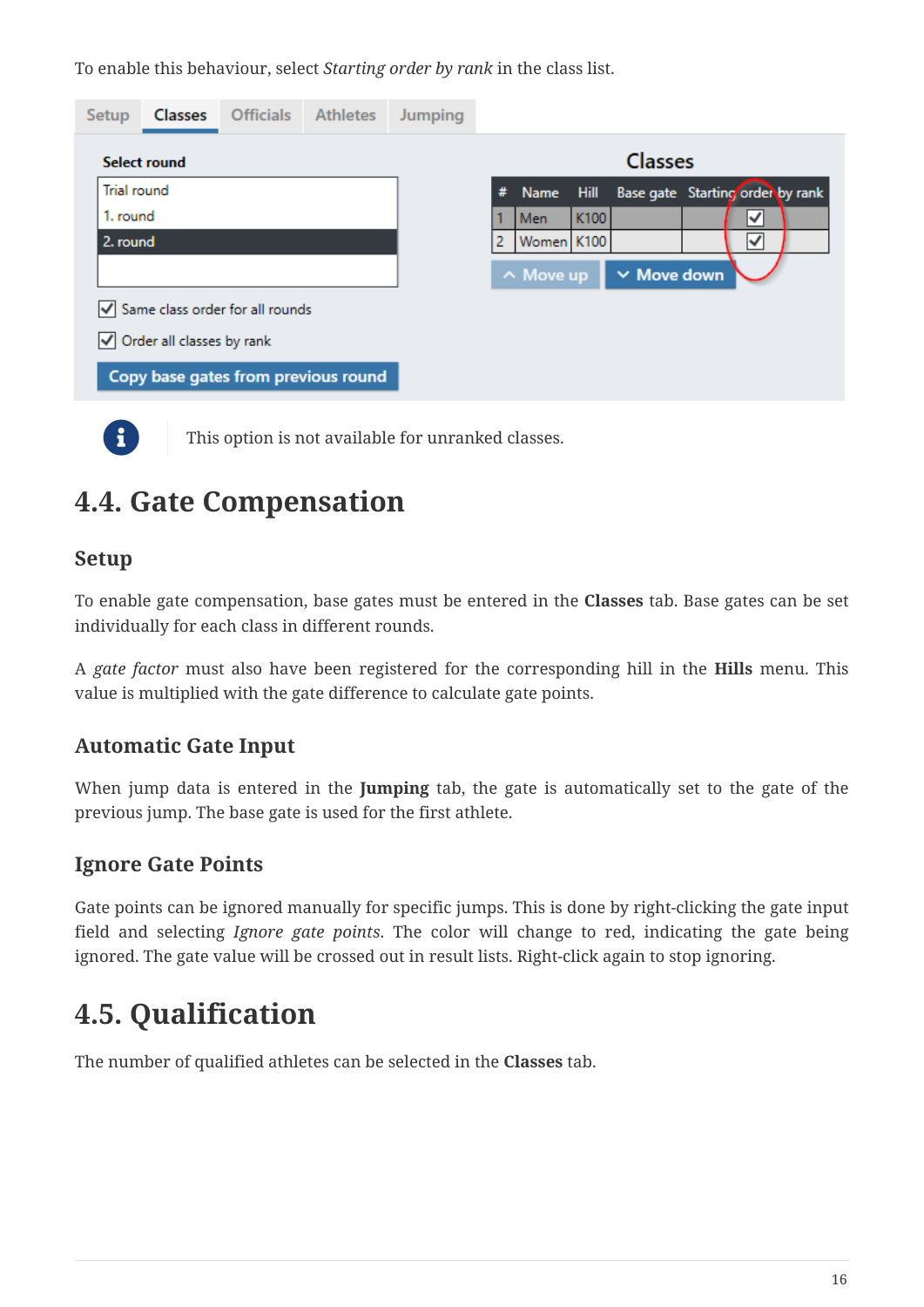| Classes |                                     |      |  |    |                                            |  |  |  |  |  |
|---------|-------------------------------------|------|--|----|--------------------------------------------|--|--|--|--|--|
|         | Name Hill                           |      |  |    | Base gate Qualified Starting order by rank |  |  |  |  |  |
|         | Men                                 | K100 |  | 30 |                                            |  |  |  |  |  |
|         | Women K100                          |      |  |    |                                            |  |  |  |  |  |
|         | $\vee$ Move down<br>$\land$ Move up |      |  |    |                                            |  |  |  |  |  |

Qualification can be used in multiple rounds. For example in the first round after a qualification round, and in the 2. round.



Qualification must be enabled in [settings](#page-23-1).

Qualification is not available for unranked classes.

# <span id="page-18-0"></span>**4.6. Jumping Tab**

### **Results**

The results overview can be filtered to show results for the current class only, or for a specific hill or class. All results are shown by default.

| <b>6 Robert Clark</b><br>Men K100 Trial round<br>Round<br>Go to hill<br>Speaker panel<br><b>Trial round</b><br>Judge server<br>$\check{ }$<br>$\check{ }$<br>$\overline{C}$<br>$\overline{B}$<br>A<br>D<br><b>Distance</b><br>E.<br>Speed<br>Gate<br>Athlete<br>Go to class<br>$\frac{\lambda}{\sqrt{2}}$<br>6 Robert Clark<br>$\check{ }$<br>$\checkmark$<br>$\Box$ DNS $\Box$ DNF $\Box$ DSQ $\Box$ NPS<br>< Previous<br>Next > |                           |              |  |  |  |                     |  |  |              |  |                                   |  |  |                                                                                                                       |  |              |  |  |
|-----------------------------------------------------------------------------------------------------------------------------------------------------------------------------------------------------------------------------------------------------------------------------------------------------------------------------------------------------------------------------------------------------------------------------------|---------------------------|--------------|--|--|--|---------------------|--|--|--------------|--|-----------------------------------|--|--|-----------------------------------------------------------------------------------------------------------------------|--|--------------|--|--|
|                                                                                                                                                                                                                                                                                                                                                                                                                                   | <b>C</b> Update<br>Search |              |  |  |  | All<br>$\checkmark$ |  |  |              |  | Show current round<br>$\check{ }$ |  |  |                                                                                                                       |  |              |  |  |
|                                                                                                                                                                                                                                                                                                                                                                                                                                   | <b>Bib</b> Name           | <b>Class</b> |  |  |  |                     |  |  |              |  |                                   |  |  | Distance Judge A Judge B Judge C Judge D Judge E Landing Gate Speed Points Rank Total points Total rank Remark Reason |  |              |  |  |
| 6                                                                                                                                                                                                                                                                                                                                                                                                                                 | Robert Clark              | Men K100     |  |  |  |                     |  |  | $\checkmark$ |  |                                   |  |  |                                                                                                                       |  | $\checkmark$ |  |  |
| 7                                                                                                                                                                                                                                                                                                                                                                                                                                 | John Baker                | Men K100     |  |  |  |                     |  |  | $\checkmark$ |  |                                   |  |  |                                                                                                                       |  | $\checkmark$ |  |  |
| 8                                                                                                                                                                                                                                                                                                                                                                                                                                 | <b>William Evans</b>      | Men K100     |  |  |  |                     |  |  | $\check{ }$  |  |                                   |  |  |                                                                                                                       |  | $\check{ }$  |  |  |

Two different view modes are available:

#### **Show current round**

Show results for the current round only.

#### **Show all rounds**

Show results for all rounds.

### **Shortcuts**

#### **Right-click athlete › Go to**

Set the current athlete.

#### **Ctrl+G**

Enter bib and go to athlete.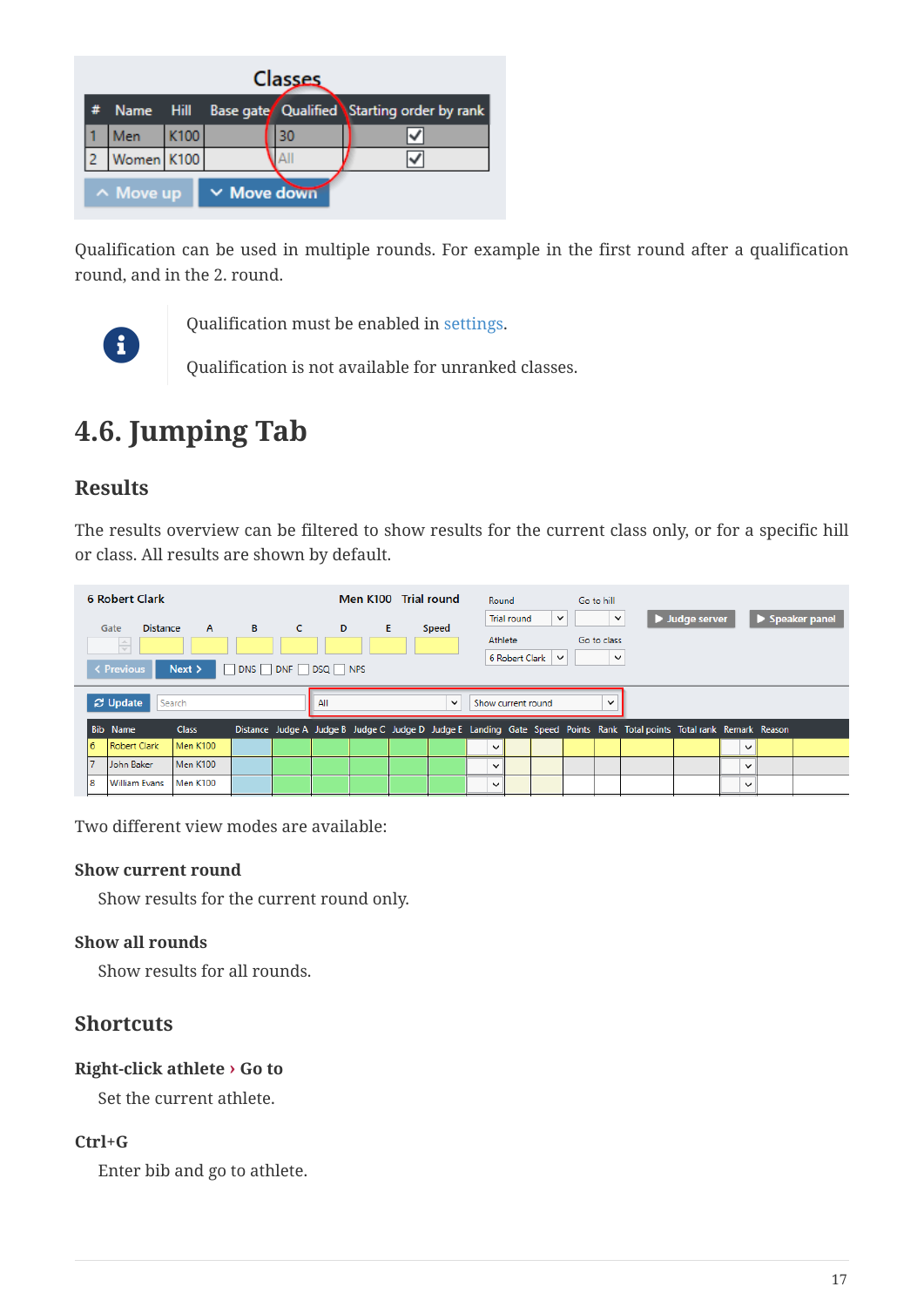## **Update**

The **[ Update ]** button can be used to manually refresh the user interface and to recalculate results.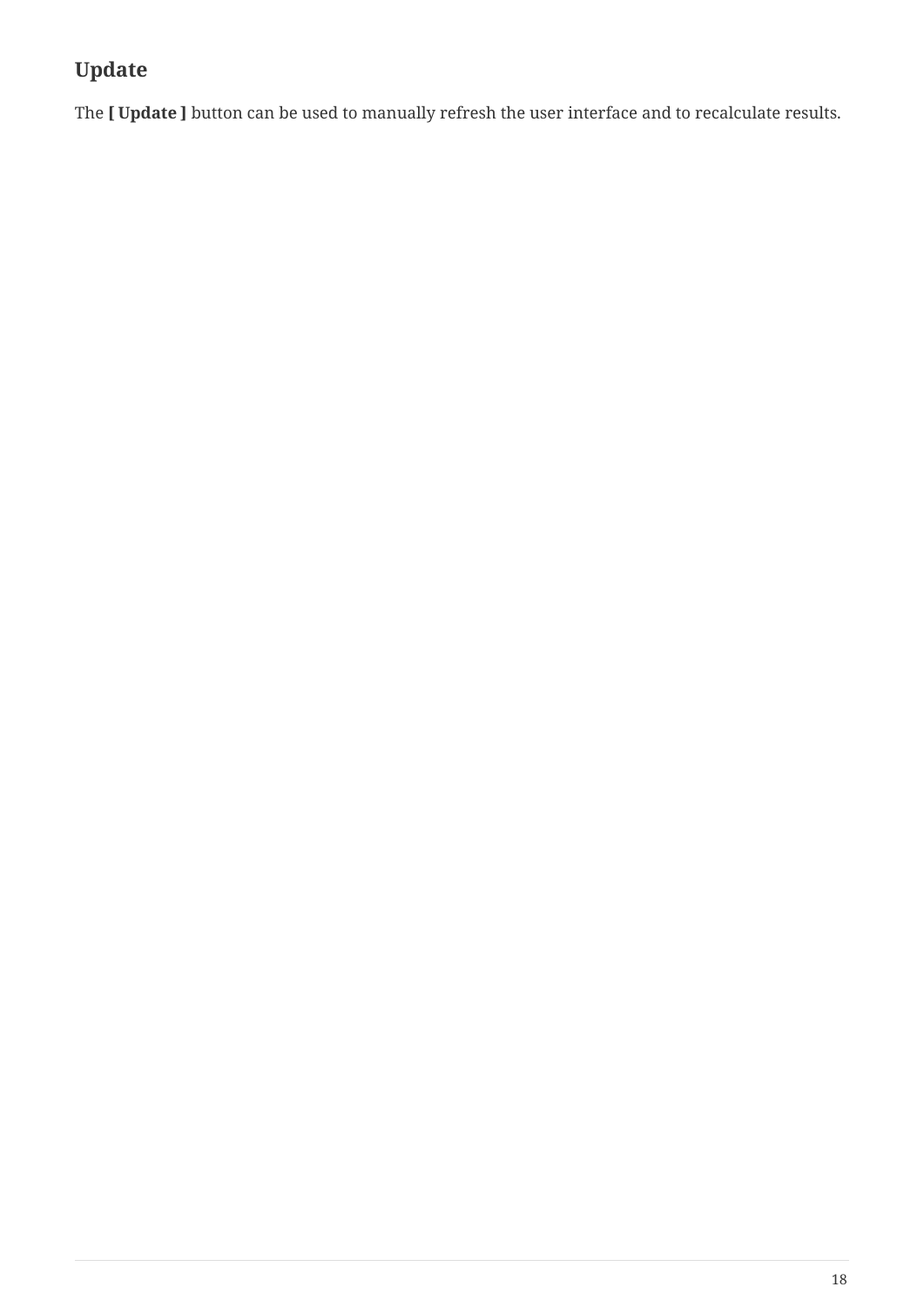# <span id="page-20-0"></span>**Chapter 5. Reports**

# <span id="page-20-1"></span>**5.1. Report Types**

#### **Club list**

List of athletes grouped by club.

#### **Team list**

List of athletes grouped by team.

#### **Nation list**

List of athletes grouped by nation.

#### **Start list**

Ski jumping start list.

#### **Results**

Ski jumping results.

#### **Text results**

Ski jumping results in simple text format.

#### **Judge list**

A list where judges can write down style points. This can be used when typing in results manually.

#### **Judge protocol**

Judge protocol showing style point deductions.

#### *Nordic Combined*

#### **Start list cross-country**

Cross-country start list.

#### **Results cross-country**

Cross-country results.

#### *Mass start*

#### **Total list mass start**

Cross-country and jumping results.

#### *Kombisprint*

**Start list lap**

Start list for a single lap.

#### **Results lap**

Results for a single lap.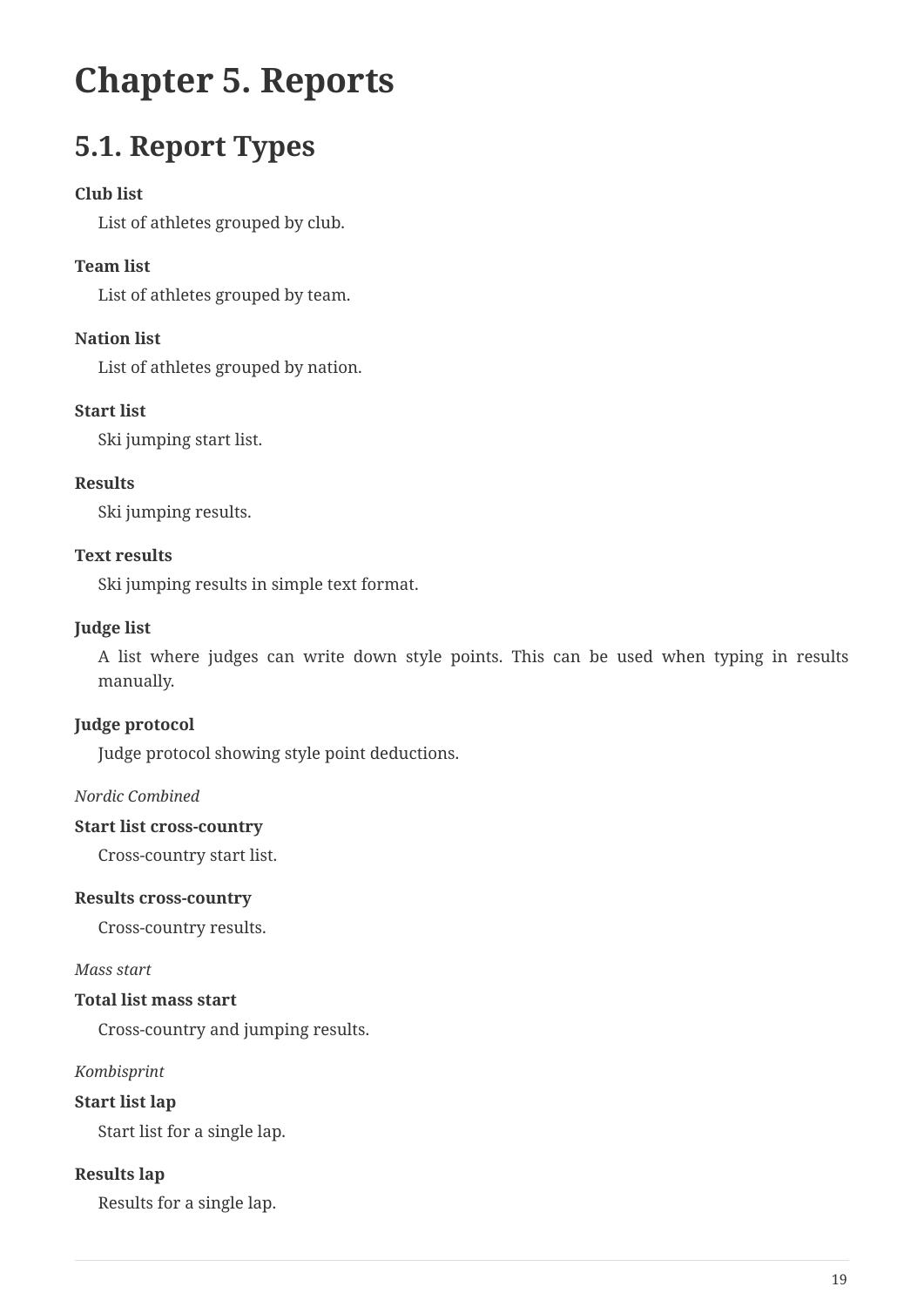#### **Total list kombisprint**

Cross-country and jumping results.

#### *Equipment control*

#### **Start list with crotch measurements**

Start list containing crotch measurements.

#### **Start list with body measurements**

Start list containing body measurements.

## <span id="page-21-0"></span>**5.2. Options**

Multiple options are available for most reports. Some options are only available when required settings are enabled.

#### **Signature**

Add signature field at the bottom.

#### **Start time**

Show start time in header.

#### **License**

Show warning for athletes without license.

#### **License for younger than 13**

Also show license warning for athletes who are younger than 13 years old.

#### **Show nation**

Show nation instead of district.

#### **Show combined**

Show 'K' for combined athletes.

#### **Unused bibs**

Insert empty entries for [unused bibs](#page-15-2). These can be filled in by hand.

#### **Include DNS**

Include DNS athletes.

#### **Unranked order**

Sort results by bib starting order instead of ranks.

#### **Speed**

Show speed in results.

#### **FIS Code**

Show FIS codes.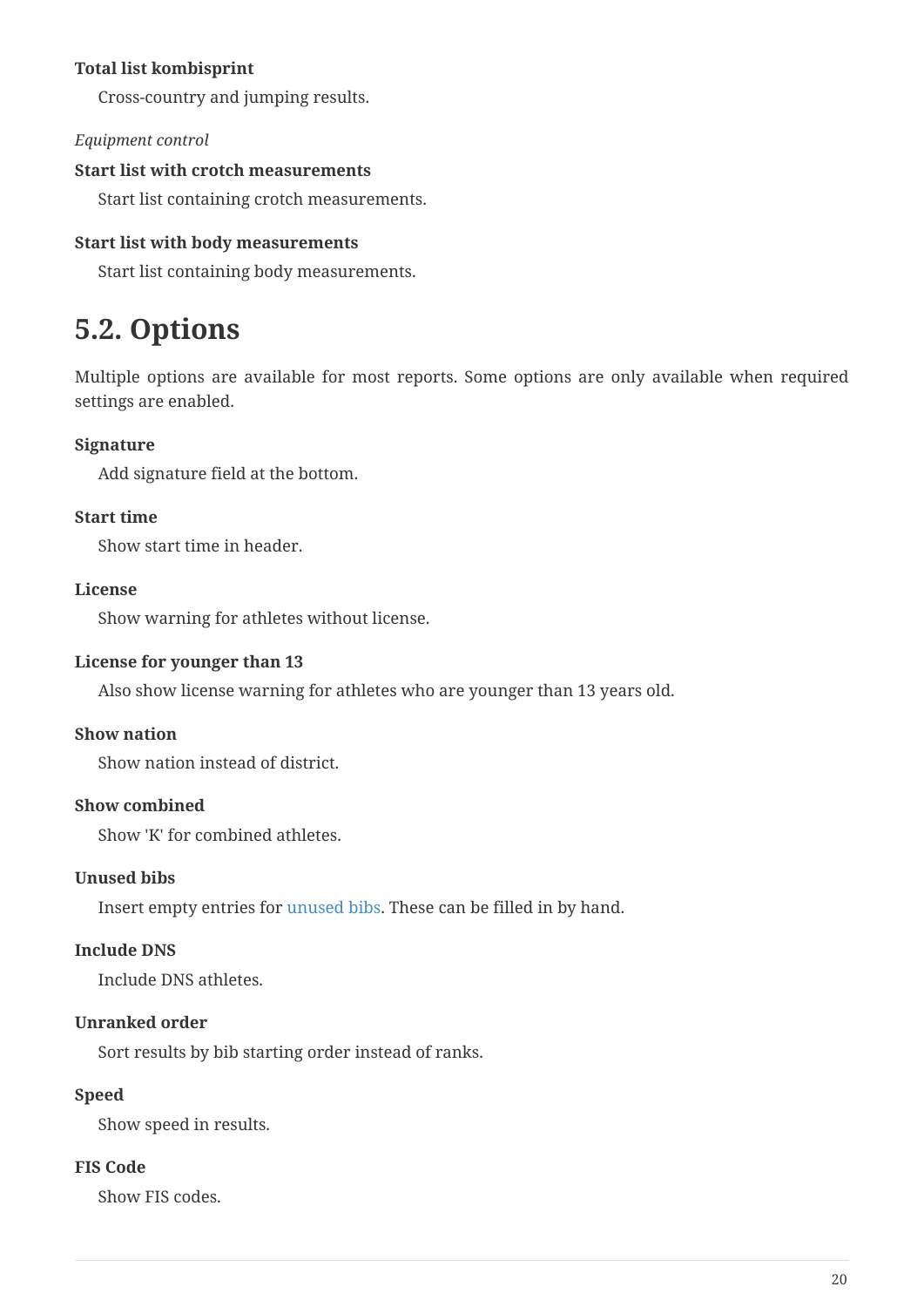#### **Vertical**

Use alternative report layout.

### *Cross-country*

### **Show tag numbers**

Show cross-country tags.

*Judge list*

### **Show names**

Show athlete names.

*Other*

### **Seeding**

Show seeding values.



 $\mathbf{S}$  Seeding must be enabled in [settings](#page-23-1).

#### **Show remarks**

Show remarks from all previous competitions.



Equipment control must be enabled in [settings](#page-23-1).

#### **Wind**

Show wind values.



Wind must be enabled in [settings.](#page-23-1)

## <span id="page-22-0"></span>**5.3. Logos**

Logos can be selected in the competition setup. These will be shown in reports. K-Jump supports logos in the upper corners and a footer at the bottom of the page.

Go to the **Setup** tab, click the **[ + ]** icons in the logos area and select image files. Logos can be removed by clicking the remove button.



**Right-click logo › Save image** will export the logo to a file.



The recommended proportions for footer images are 76:10 (e.g., an image resolution of 760 x 100 pixels or similar).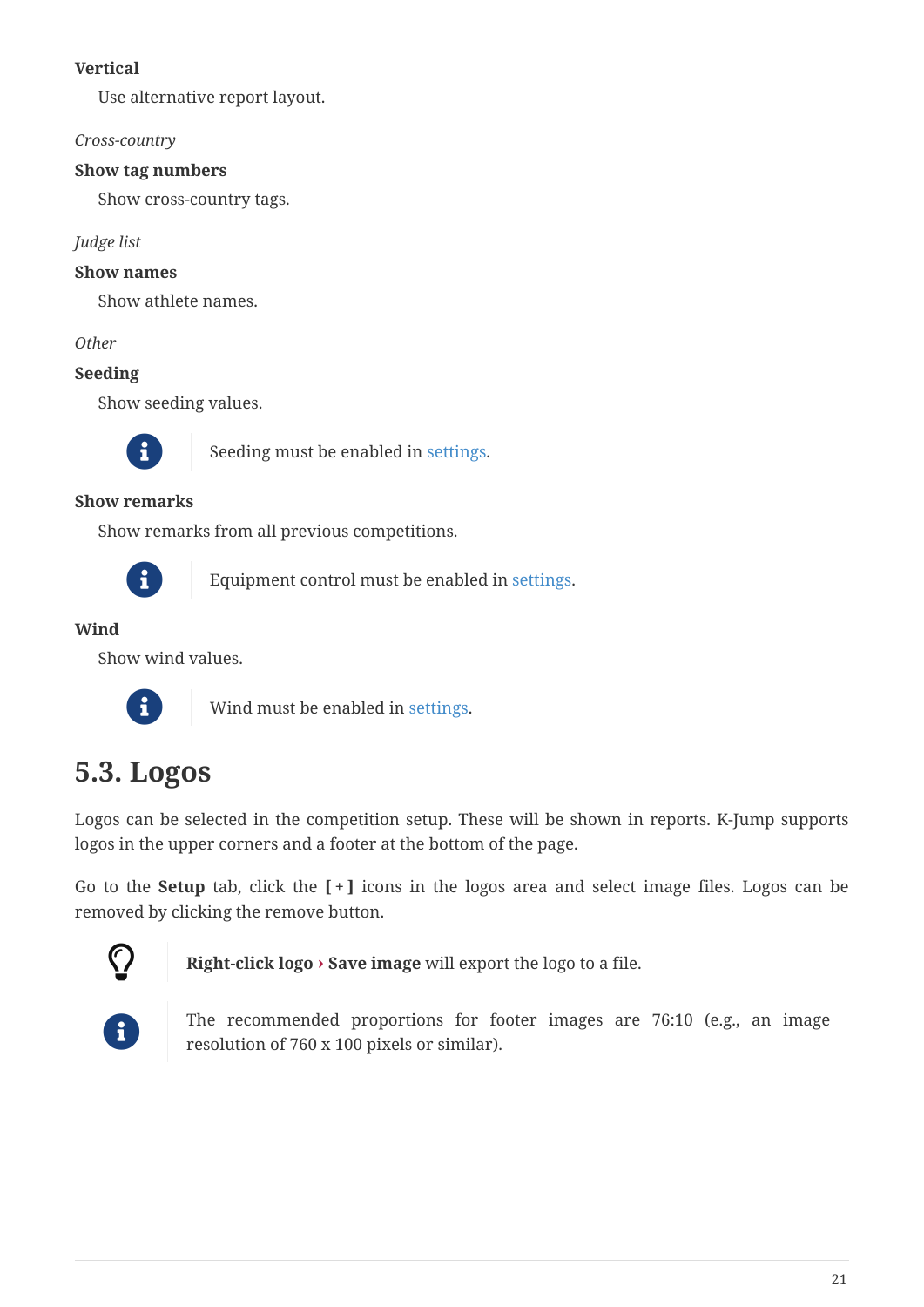# <span id="page-23-0"></span>**Chapter 6. Features**

# <span id="page-23-1"></span>**6.1. Settings**

### **Advanced Features**

Some of the more advanced features are disabled by default. These features can be enabled in settings.

#### **Qualification**

See [Qualification](#page-17-1).

|                | Live ticker        |             |                     |                             |  |  |  |  |  |  |
|----------------|--------------------|-------------|---------------------|-----------------------------|--|--|--|--|--|--|
|                |                    |             | Settings<br>Help    |                             |  |  |  |  |  |  |
| als            | Athle              |             | Seeding             |                             |  |  |  |  |  |  |
|                |                    |             |                     | Oualification               |  |  |  |  |  |  |
|                |                    |             |                     | Equipment control           |  |  |  |  |  |  |
|                |                    |             | Wind                | R                           |  |  |  |  |  |  |
|                |                    |             |                     | Streaming                   |  |  |  |  |  |  |
|                |                    |             |                     | Shorten birthdates          |  |  |  |  |  |  |
|                |                    |             |                     | Style in trial rounds       |  |  |  |  |  |  |
|                |                    |             |                     | Allow negative round points |  |  |  |  |  |  |
|                |                    |             | Open reports as PDF |                             |  |  |  |  |  |  |
| 1 12:00 $\sim$ |                    | Edit points |                     |                             |  |  |  |  |  |  |
|                | Edit speed min/max |             |                     |                             |  |  |  |  |  |  |
|                | $\check{ }$        |             |                     | Language                    |  |  |  |  |  |  |

### <span id="page-23-2"></span>**Other Settings**

#### **Shorten birthdates**

Show year of birth instead of full birthdate in reports.

#### **Style in trial rounds**

Enable this setting if style is used in trial rounds. This setting affects to-beat calculation and the behavior of live ticker/speaker panel.

#### **Allow negative round points**

Allow athletes to receive negative points for individual jumps. When disabled, negative points will be replaced with zero.

#### **Open reports as PDF**

Open reports directly as PDF files instead of using the built-in report viewer.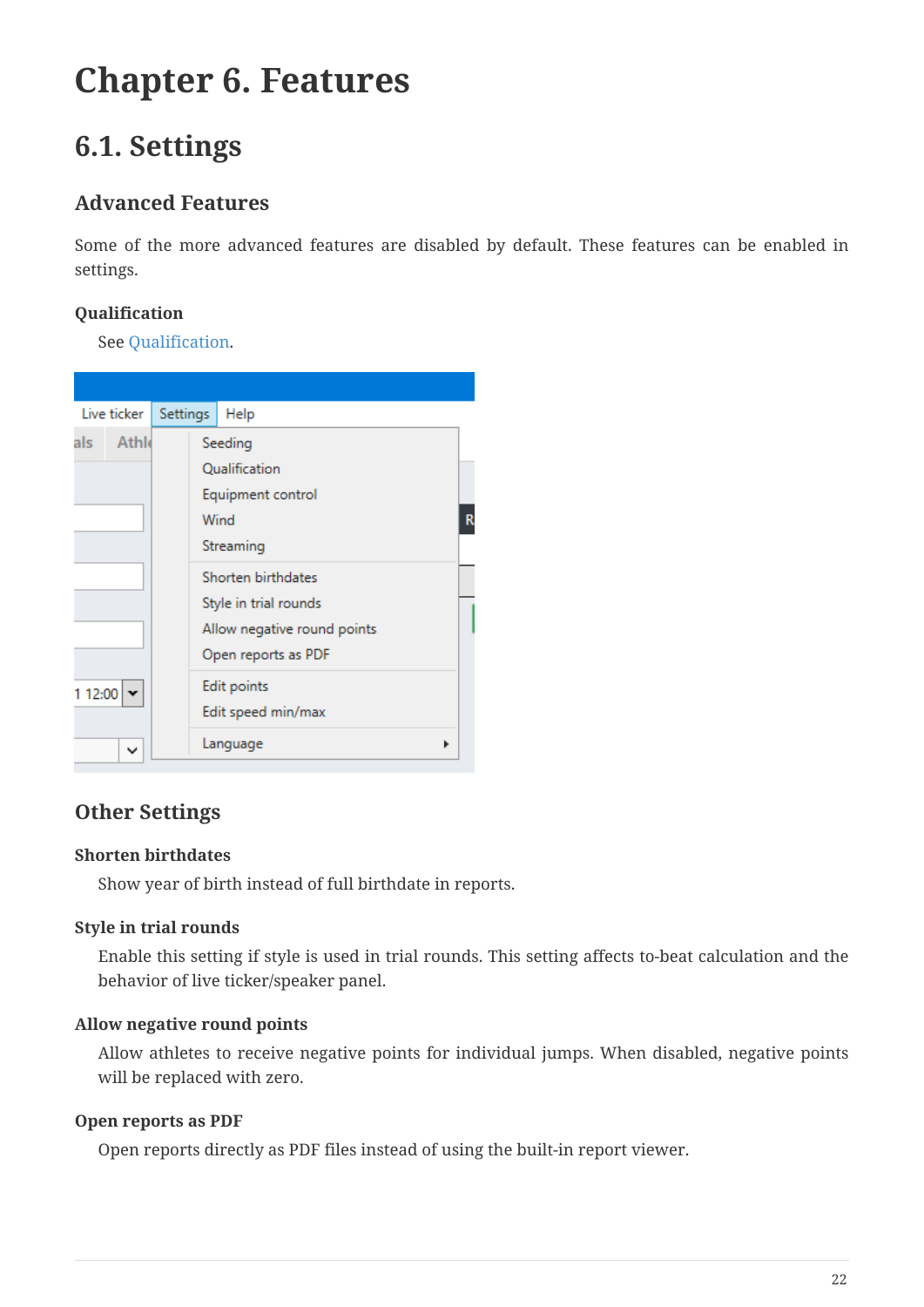#### **Fix name wrapping in reports**

Cut middle names when athlete names are too long to fit in reports.

#### **Edit points**

See [Landing Judging](#page-24-2).

#### **Language**

User interface language. This setting also controls the default language used in live ticker and speaker panel.

## <span id="page-24-0"></span>**6.2. Database**

K-Jump stores all data in a database file located at "*C:/Users/%username%/Documents/K-Jump/K-Jump.sdf*". This file can be found by selecting **File › Show database** in the menu bar.

The database is automatically backed up when updating K-Jump to a newer version. Backups are stored in the folder "*C:/Users/%username%/Documents/K-Jump/Backups*".

Additional backups can be created manually by copying the database file, or by selecting **File › Backup database** in the menu bar. To restore the database, select **File › Restore database**. This can be useful when transferring data from one computer to another.

# <span id="page-24-1"></span>**6.3. Logs**

Logs can provide useful information when troubleshooting problems. They are stored in the folder "*C:/Users/%username%/Documents/K-Jump/Logs*", and can be found by selecting **Help › Show log**.

# <span id="page-24-2"></span>**6.4. Landing Judging**

Landing judging is an alternative to traditional style judging. Instead of style points, athletes are given points based on how they land.

The following landing types can be selected for each jump: *Telemark+ Telemark*, *Telemark-*, *Standing*, *Hands down*, *Crash*. Points are given based on the landing type.

These points can be customized in **Settings › Edit points**.

| $\kappa$ Edit points |                  |            |           |      |
|----------------------|------------------|------------|-----------|------|
| Telemark+            |                  | Telemark   | Telemark- |      |
|                      | 60 승             | 56 승       |           | 52 승 |
| Standing             |                  | Hands down | Crash     |      |
|                      | $48 \rightarrow$ | $36 -$     |           | 30 승 |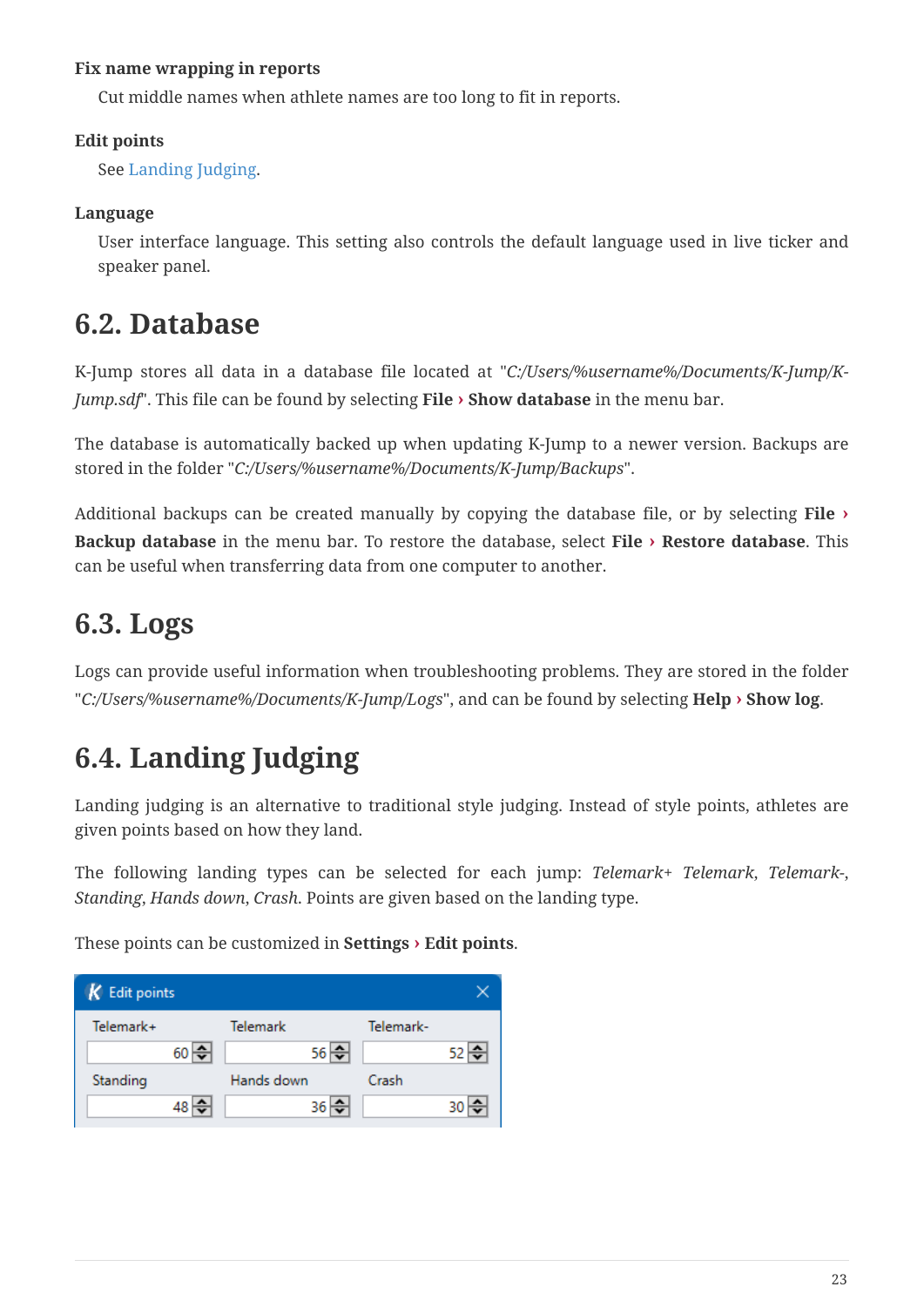# <span id="page-25-0"></span>**6.5. Missing Bibs**

Bib numbers which have been lost, or are unavailable can be registered to be skipped when assigning bib numbers. There are separate lists for ski jumping and cross-country.

To register missing bibs, select **Functions › Missing bib numbers - (jumping / cross-country)**.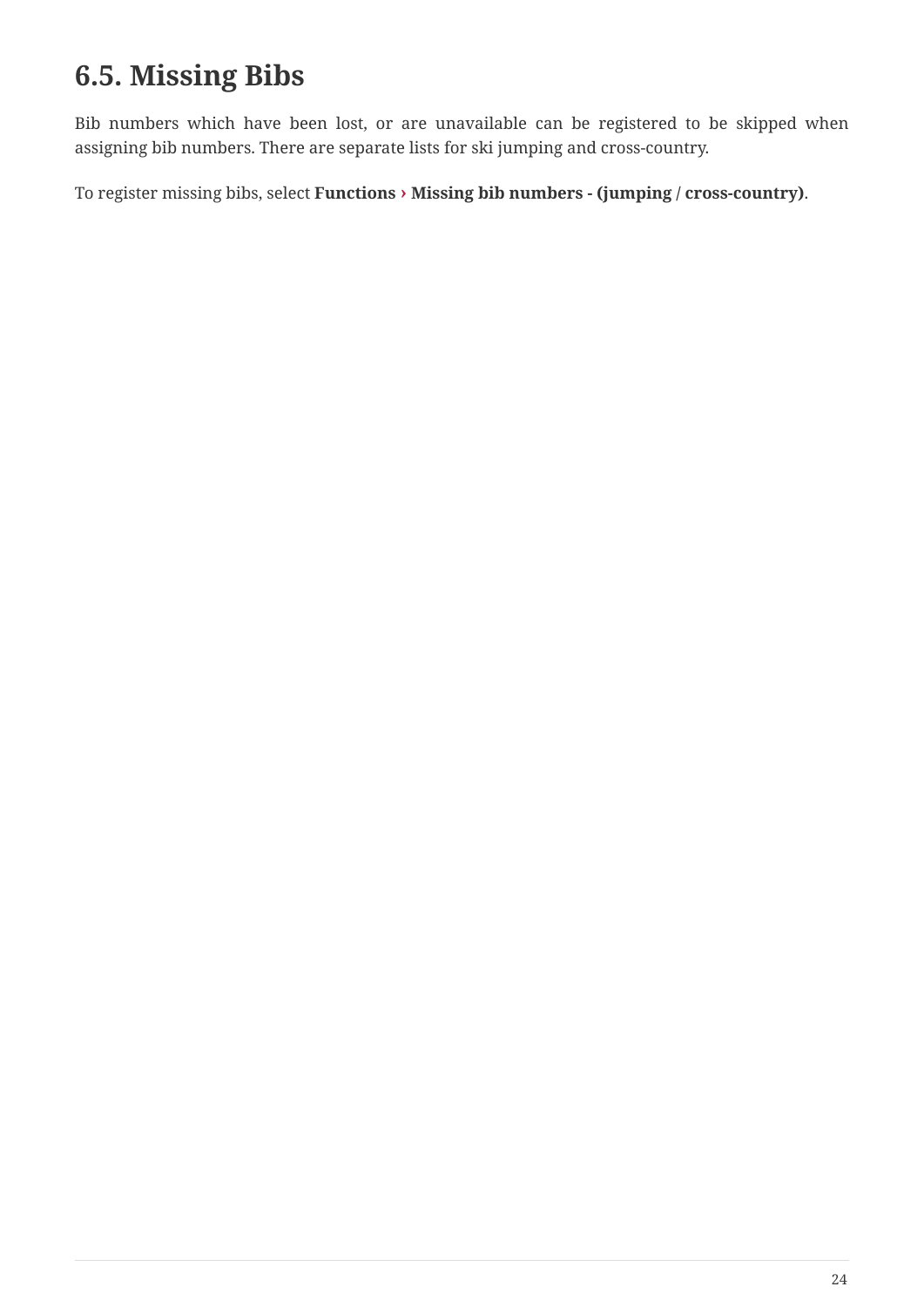# <span id="page-26-0"></span>**Chapter 7. Judge Panel App**

The judge panel app can be used as an input panel for judges during competitions. It can be installed on tablets and smartphones.

# <span id="page-26-1"></span>**7.1. Installation**

The app is available on Android, iOS, and Windows.

[Download for Android](https://kjump.no/api/redirect?page=app-android)

[Download for iOS](https://kjump.no/api/redirect?page=app-ios)

[Download for Windows](https://kjump.no/api/redirect?page=app-windows)

# <span id="page-26-2"></span>**7.2. Configuration**

## **K-Jump Server/PC**

Make sure that the K-Jump server and devices are connected to the same network.

Go to the **Jumping** tab and press **[ Judge server ]** to start. The server IP address will be shown below the button. The address can also be found by opening Command Prompt and entering ipconfig.

### **App**

Launch the app and press the button in the top right corner to open settings.

Select a judge mode and enter the IP address of the K-Jump server. Press anywhere outside the popup to exit settings. The settings button should turn blue when connected to K-Jump.

# <span id="page-26-3"></span>**7.3. Modes**

### **A, B, C, D, E**

Style judging.

#### **Landing**

Alternative landing judging.

#### **Distance**

Input panel for distance.

### **Speed**

Input panel for speed.